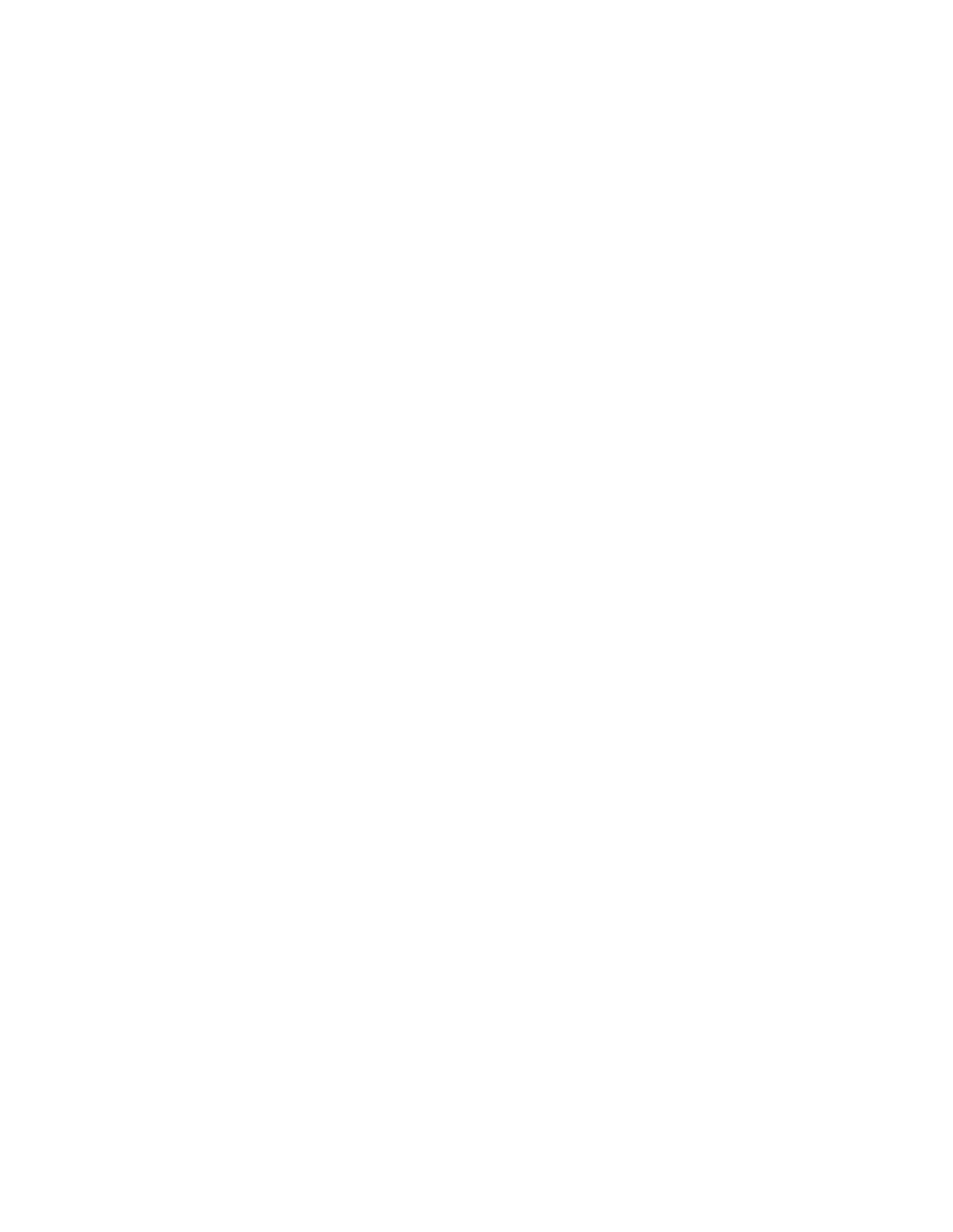# **1 Epidemics and immunization in scale-free networks**

#### *Romualdo Pastor-Satorras*

Departament de Física i Enginyeria Nuclear Universitat Politècnica de Catalunya 08034 Barcelona, Spain

*Alessandro Vespignani*

The Abdus Salam International Centre for Theoretical Physics (ICTP) P.O. Box 586, 34100 Trieste, Italy

# **1.1 Introduction**

Epidemic models are heavily affected by the connectivity patterns characterizing the population in which the infective agent spreads [[1,](#page-19-0) [2](#page-19-0), [3](#page-19-0)]. Many models map this pattern in terms of networks, in which nodes represent individuals and links represent the possible contacts along which the epidemic diffuses. In this perspective scale-free (SF) networks [[4,](#page-19-0) [5,](#page-19-0) [6\]](#page-19-0) represents a very interesting cases since they exhibit a power-law connectivity distribution

-  $-\gamma$  (1.1)

for the probability  $P(k)$  that a node of the network has k connections to other nodes. For connectivity exponents in the range  $2 < \gamma < 3$  this fact implies that each node (element of the population) has a statistically significant probability of having a very large number of connections compared to the average connectivity  $\langle k \rangle$  of the network. In mathematical terms, the implicit divergence of  $\langle k^2 \rangle$  is signalling the extreme heterogeneity of the connectivity pattern, and it easy to foresee that this property is going to change drastically the behavior of epidemic outbreaks in SF networks. The interest in the study of epidemic models in SF networks is enhanced by the evidence that both the Internet [[7,](#page-19-0) [8,](#page-19-0) [9](#page-19-0), [10,](#page-19-0) [11\]](#page-19-0) and the maps of human sexual contacts [[12\]](#page-19-0) are characterized by scale-free connectivity properties. The Internet and the web of sexual contacts are, in fact, the natural environment in which cyber viruses and sexually transmitted diseases (STD), respectively, live and proliferate. The study and characterization of epidemics in scale-free networks is therefore of potential importance for those seeking to control and arrest human and electronic plagues. These considerations motivate the analysis of the effect of complex network topologiesin standard epidemic models leading to several interesting and novel results [[13,](#page-19-0) [14,](#page-19-0) [15\]](#page-20-0).

Perhaps, the most surprising result, first originated by the inspection of the susceptibleinfected-susceptible (SIS) model, is that the spread of infections is tremendously strengthened on SF networks [[15,](#page-20-0) [16\]](#page-20-0). Opposite to standard models, epidemic processes in these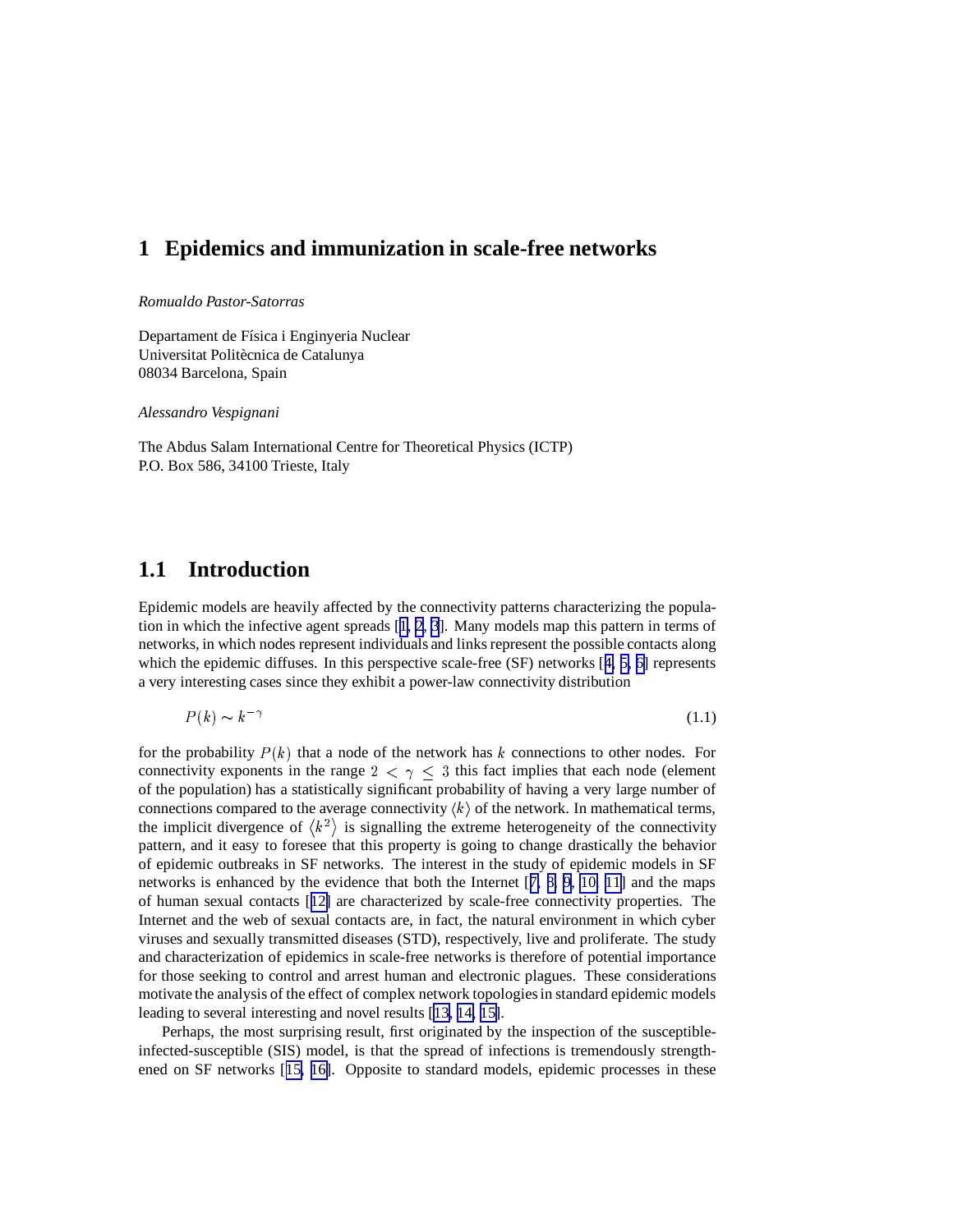networks do not possess any epidemic threshold below which the infection cannot produce a major epidemic outbreak or an endemic state. In principle, SF networks are prone to the persistence of diseases whatever infective rate they may have. The same peculiar absence of an epidemic threshold has been readily confirmed in other epidemic models such as the susceptible-infected-removed (SIR) model [\[17,](#page-20-0) [18](#page-20-0), [19\]](#page-20-0) and appears as a general feature of epidemic spreading in SF networks. This feature reverberates also in the choice of immunization strategies [[20,](#page-20-0) [21\]](#page-20-0) and changes radically the standard epidemiological framework usually adopted in the description and characterization of disease propagation.

In this chapter we want to provide a review of the main results obtained in the modeling of epidemic spreading in SF networks. In particular, we want to show the different epidemiological framework originated by the lack of any epidemic threshold and how this feature is rooted in the extreme heterogeneity of the SF networks' connectivity pattern. As a real world example of epidemic spreading occurring on SF connectivity patterns, we shall consider the diffusion of computer viruses. Computer virus spreading, in fact, can be characterized by simple population models that do not consider properties such as gender, sex, or age, that must be included in the modeling of STD and other kinds of epidemics. On the other hand, computer viruses proliferate in the Internet, that is a capital example of SF network, and it is natural to include this topology in their modeling. Finally, many real data are available in computers epidemiology and we can use them to show experimentally the failure of the standard epidemic framework and support the new picture arising for SF networks.

We also present how the scale-free nature of the network calls for different immunization strategies in order to eradicate infections. Opposite to standard models, it is found that SF networks do not acquire global immunity from major epidemic outbreaks even in the presence of unrealistically high densities of randomly immunized individuals. Successful immunization strategies, therefore, can be developed only by taking advantage of the inhomogeneous connectivity properties of the scale-free connectivity patterns. Finally we consider the effect of the network finite size, referring to real systems which are actually made up by a finite number of individuals. The presented results provide a general view of the novel features of epidemic models in SF networks that, besides the application to computer viruses, prompt to the relevant implications of these studies in human and animal epidemiology.

# **1.2 Computers and epidemiology**

In a classic paper [[22\]](#page-20-0), it is described the Domain-Name-Server (DNS) cache corruption spreading as a *natural computer virus* proliferating on the Internet. Computers on the Internet rely upon DNS servers to translate Internet protocol addresses into computer names and vice-versa. On their turn, DNS servers communicate with their DNS peers to share and update these informations. The updating is periodic in time and in the meanwhile, translation tables are "cached" and eventually transmitted to the other DNS peers. If any portion of this cache is corrupted, the DNS server will provide incorrect addresses not only to requesting computers but to DNS peers as well, propagating the error. At the same time, any DNS server can get "cured" by an updating with an error-free DNS peer. The same kind of processes can occur with routing tables exchanged by routers. This propagation of errors occurring on routers and servers that are physically linked is a typical example of epidemic process, in which the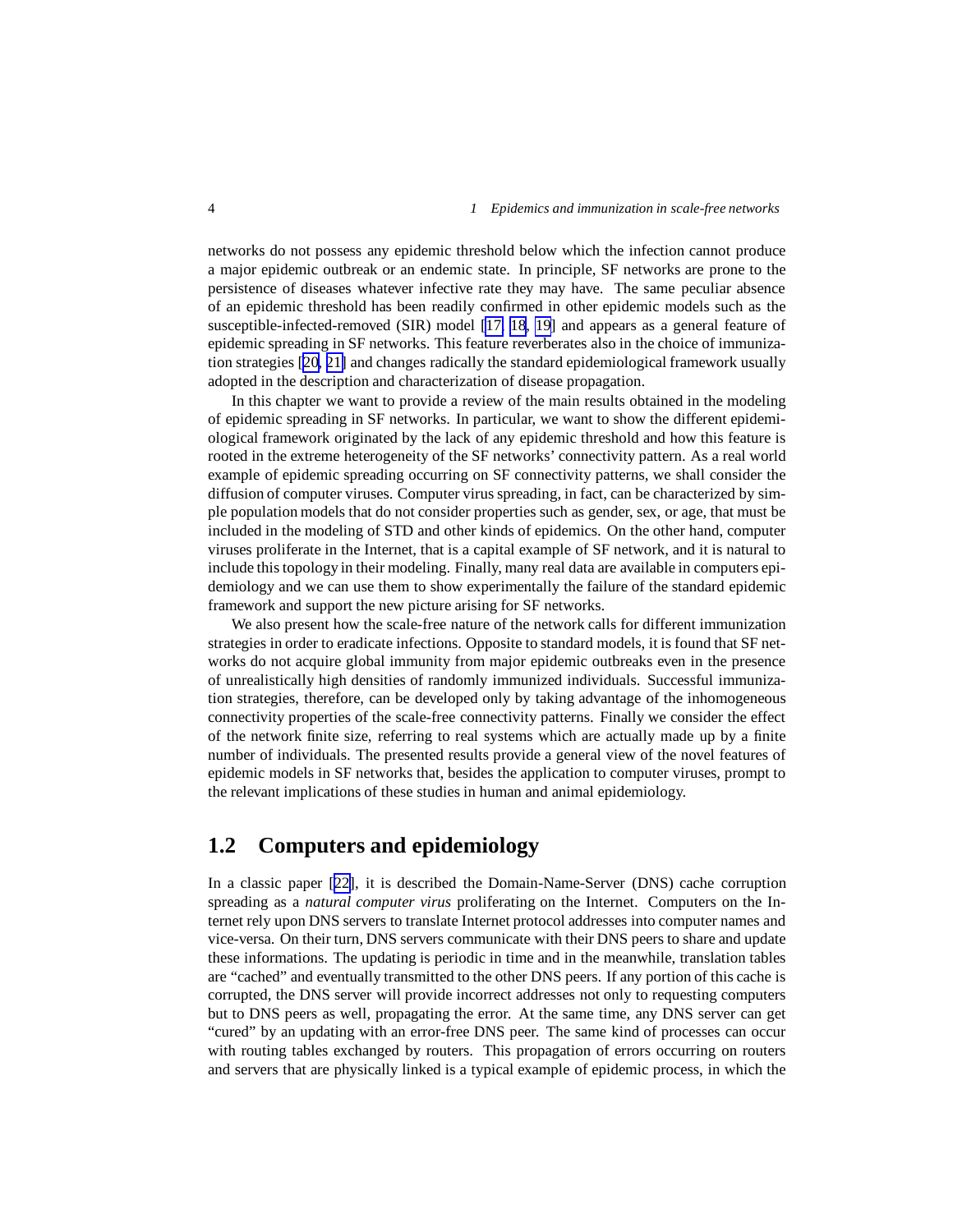#### *1.2 Computers and epidemiology* 5

corruption (virus) is transmitted from infected to healthy individuals.

From a more familiar point of view, however, computer viruses are usually referred to as little programs that can reproduce themselves by infecting other programs [[23,](#page-20-0) [24\]](#page-20-0). The basic mechanism of infection is as follows: When the virus is active inside the computer, it is able to copy itself, by different ways, into the code of other, clean, programs. When the newly infected program is run into another computer, the code of the virus is executed first, becoming active and being able to infect other programs. Apart from reproducing themselves, computer viruses perform threatening tasks that range from flashing innocuous messages on the screen to seriously corrupt data stored in the computer. These deleterious effects render most computer viruses as dangerous as their biological homonyms, and explain the interest, both commercial and scientific, arisen around their study.

Computer viruses have evolved in time (driven of course by their programmers' skills), adopting different strategies that take advantage of the different weak points of computers and software. Computer viruses can be classified into three main classes, or *strains* [[24\]](#page-20-0). The first strain includes *file viruses* that infect application programs. A second and more harming family contains the *boot-sector viruses* that infect the boot sector of floppy disks and hard drives, a portion of the disk containing a small program in charge of loading the operating system of the computer. A third and nowadays prevailing strain is formed by the *macro viruses*. These viruses are independent of the platform's hardware and infect data files, such as documents produced with spreadsheets or word processors. They are coded using the *macro* instructions that are appended in the document, instructions used to perform a set of automatic actions, such as formatting the documents or typing long sequences of characters. In addition, with the ever more efficient deployment of antivirus software, more harmful viruses combining together the properties of the main strains have been developed.

Noticeably, however, the nowadays dominant and most aggressive type of cyber organisms is represented by the *worms* family. Worms are actually viruses infecting the computer with mechanisms similar to usual viruses and making a particularly effective use of the e-mail for infecting new computers. In fact, by using the instructions of some commercial mail software applications, worms are capable of sending themselves to all the e-addresses found in the address-book of the person receiving the infected mail. This possibility renders worms the most effective viruses, especially in terms of the velocity at which they can propagate starting from a single infection.

The spreading of computer viruses has been studied for long years, in close analogy with the models developed for the study of the transmission of biological diseases (for a review see Refs. [[25,](#page-20-0) [26\]](#page-20-0)). In this biological framework, the key point is the description of the epidemic process in terms of *individuals* and their *interactions*. In this simplified formalism, individuals can only exist in a discrete set of states, such as susceptible (or healthy), infected (and ready to spread the disease), immune, dead (or removed), etc. On the other hand, the interactions among individuals are schematized in the structure of the contacts along which the epidemics can propagate. Within this formalism, the system can be described as a *network* or graph [[27\]](#page-20-0), in which the nodes represent the individuals and the links are the connections along which the epidemics propagates.

Standard epidemiological models usually consider *homogeneous* networks, which are those that have a connectivity distribution peaked at an average connectivity  $\langle k \rangle$ , and decaying exponentially fast for  $k \ll \langle k \rangle$  and  $k \gg \langle k \rangle$ . A typical example of deterministic homogeneous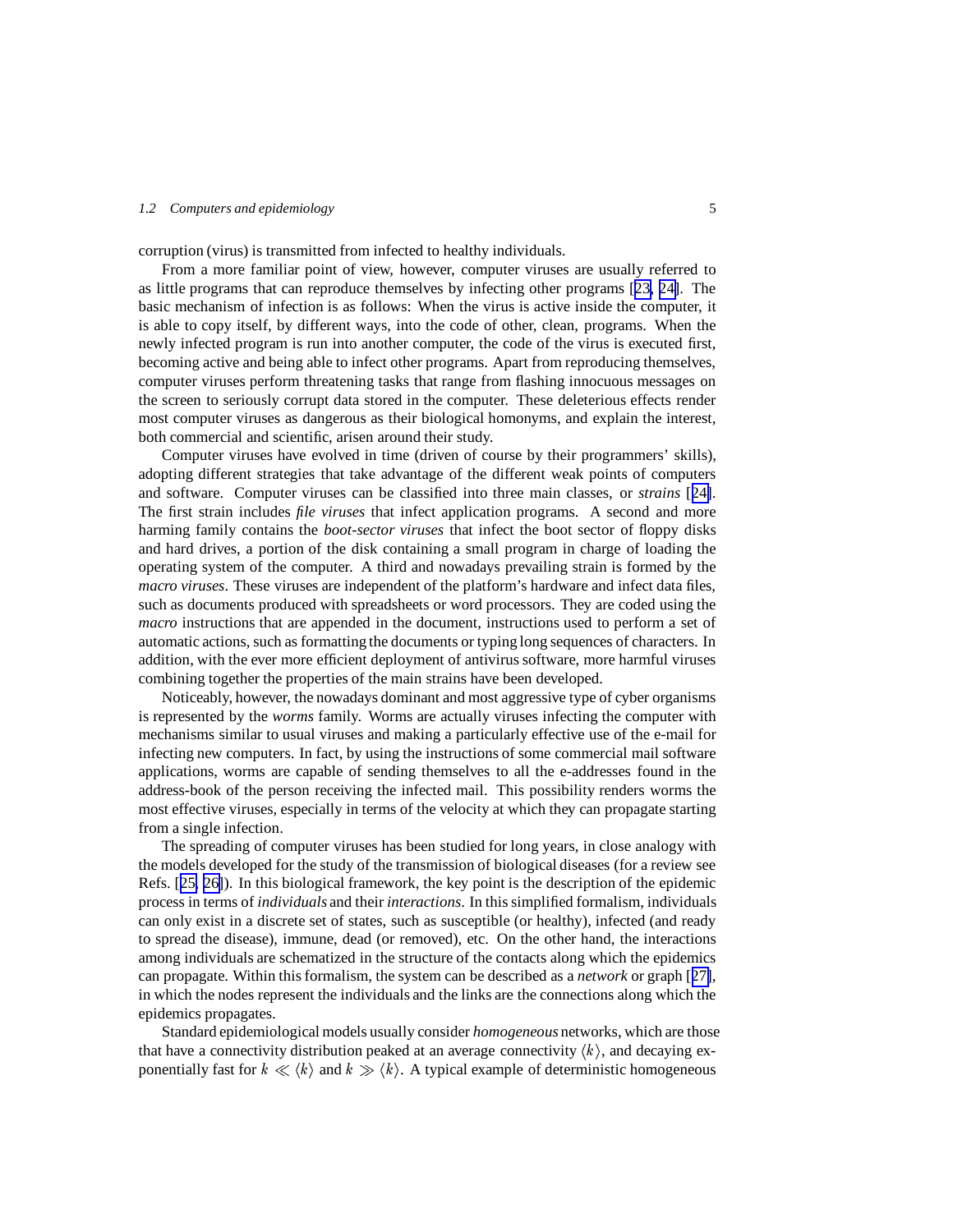network is the standard hypercubic lattice, while among the random homogeneous network we can count the Erdös-Rényi model  $[28]$  $[28]$  and the Watts-Strogatz model  $[29]$  $[29]$ . On the other hand, as we shall see in the following, computer viruses and worms spread in environments characterized by scale-free connectivities. This will lead to the failure of the standard epidemic picture and will naturally introduce the scale-free connectivity as an essential ingredient for the understanding of computer viruses.

## **1.3 Epidemic spreading in homogeneous networks**

The simplest epidemiological model one can consider is the susceptible-infected-susceptible (SIS) model [[2,](#page-19-0) [3\]](#page-19-0). In the SIS model, individuals can only exist in two discrete states, namely, susceptible and infected. These states completely neglect the details of the infection mechanism within each individual. The disease transmission is also described in an effective way. At each time step, each susceptible node is infected with probability  $\nu$  if it is connected to one or more infected nodes. At the same time, infected nodes are cured and become again susceptible with probability , defining an effective *spreading rate*

$$
\lambda = \frac{\nu}{\delta}.\tag{1.2}
$$

Without lack of generality, we set can set  $\delta = 1$ , since it only affects at the definition of the time scale of the disease propagation. Individuals thus run stochastically through the cycle

susceptible  $\rightarrow$  infected  $\rightarrow$  susceptible,

and hence the name of the model. The SIS model does not take into account the possibility of individuals removal due to death or acquired immunization which would lead to the socalled susceptible-infected-removed (SIR) model [[2,](#page-19-0) [3\]](#page-19-0). It is mainly used as a paradigmatic model for the study of infectious disease leading to an endemic state with a stationary and constant value for the density of infected individuals, i.e. the degree to which the infection is widespread in the population. The SIS has been adopted in the modeling of computer viruses and worms since, also in the presence of antiviruses, computer immunization statistically depends upon the user concerns in not skipping the antivirus control when opening e-mail attachments or new files.

The analytical study of the SIS model can be undertaken in terms of a dynamical meanfield (MF) theory. For homogeneous networks, in which the connectivity fluctuations are very small, we can approach the MF theory by means of a reaction equation for the total prevalence  $\rho(t)$ , defined as the density of infected nodes present at time t. That is, we can consider all the nodes as equivalent, irrespective of their corresponding connectivity. The reaction equation for  $\rho(t)$  can be written as

$$
\partial_t \rho(t) = -\rho(t) + \lambda \langle k \rangle \rho(t) \left[ 1 - \rho(t) \right]. \tag{1.3}
$$

The MF character of this equation stems from the fact that we have neglected the density correlations among the different nodes. In Eq. (1.3) we have also ignored all higher order corrections in  $\rho(t)$ , since we are interested in the onset of the infection close to the point  $\rho(t) \ll 1$ . The first term on the right-hand-side in Eq. (1.3) considers infected nodes becoming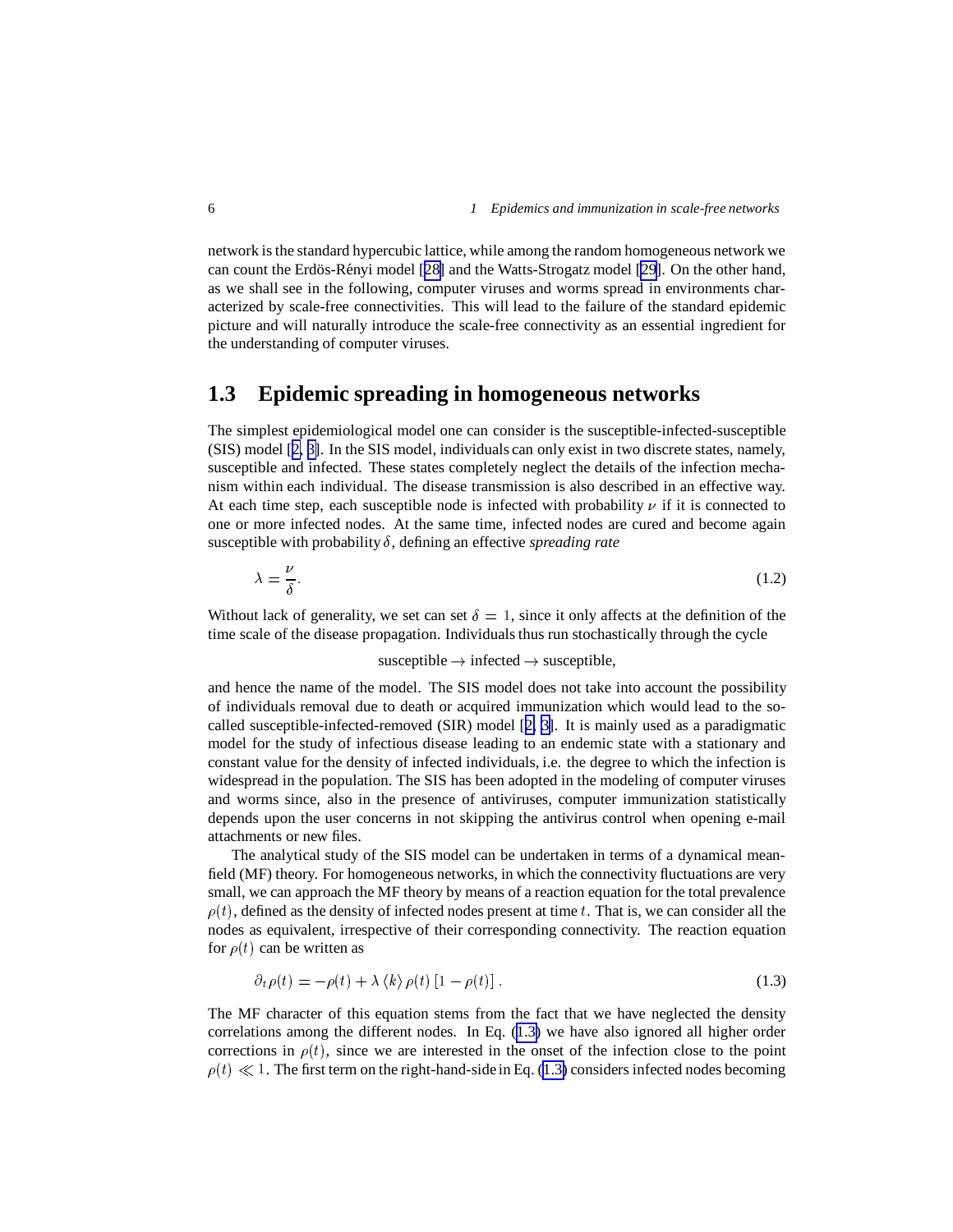<span id="page-6-0"></span>

**Figure 1.1:** Schematic phase diagram for the SIS model in homogeneous networks. The epidemic threshold  $\lambda_c$  separates an active or infected phase, with finite prevalence, from an absorbing or healthy phase, with null prevalence. The very small prevalence and long lifetimes observed in computer virus data are only compatible with a value of  $\lambda$  infinitesimally close to the epidemic threshold.

healthy with unit rate. The second term represents the average density of newly infected nodes generated by each active node. This is proportional to the infection spreading rate,  $\lambda$ , to the number of links emanating from each node, and to the probability that a given link points to a healthy node,  $[1 - \rho(t)]$ . In the homogeneous networks we are considering here, connectivity has only very small fluctuations ( $\langle k^2 \rangle \sim \langle k \rangle$ ) and as a first approximation we have considered that each node has the same number of links,  $k \simeq \langle k \rangle$ . This is equivalent to an homogeneity assumption for the system's connectivity. In writing this last term of the equation we are also assuming the *homogeneous mixing hypothesis* [\[3](#page-19-0)], which asserts that the force of the infection (the per capita rate of acquisition of the disease for the susceptible individuals) is proportional to the density of infected individuals  $\rho(t)$ . The homogeneous mixing hypothesis is indeed equivalent to a mean-field treatment of the model, in which one assumes that the rate of contacts between infectious and susceptibles is constant, and independent of any possible source of heterogeneity present in the system. Another implicit assumption of this model is that the time scale of the disease is much smaller than the lifespan of individuals; therefore we do not include in the equations terms accounting for the birth or natural death of individuals.

After imposing the stationarity condition  $\partial_t \rho(t) = 0$ , we obtain the equation, valid for the behavior of the system at large times,

$$
\rho \left[ -1 + \lambda \left\langle k \right\rangle (1 - \rho) \right] = 0 \tag{1.4}
$$

for the steady state density  $\rho$  of infected nodes. This equation defines an epidemic threshold  $\lambda_c = \langle k \rangle^{-1}$ , and yields:

$$
\rho = 0 \qquad \qquad \text{if } \lambda < \lambda_c,\tag{1.5}
$$

$$
\rho = (\lambda - \lambda_c)/\lambda \quad \text{if } \lambda \ge \lambda_c. \tag{1.6}
$$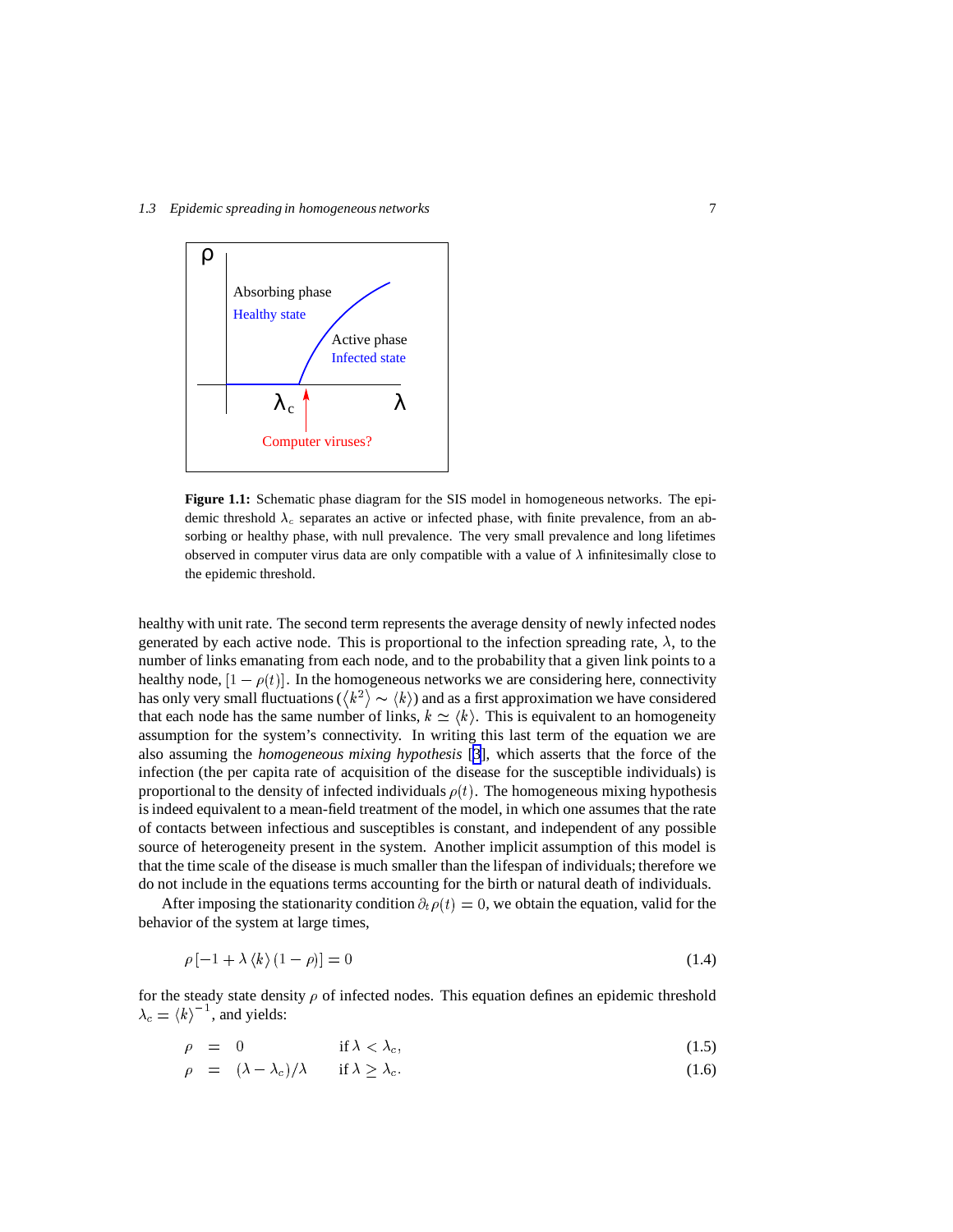The most significant prediction of this model is the presence of a nonzero *epidemic threshold*  $\lambda_c$  [\[30](#page-20-0), [2\]](#page-19-0). If the value of  $\lambda$  is above the threshold,  $\lambda \geq \lambda_c$ , the infection spreads and becomes persistent. Below the threshold,  $\lambda < \lambda_c$ , the infection dies exponentially fast. From the point of view of nonequilibrium phase transitions, the SIS model exhibits an *absorbing-state phase transition* [[30\]](#page-20-0) at the threshold  $\lambda_c$ , separating an active or infected phase, with finite prevalence, from an absorbing or healthy phase, with null prevalence. A qualitative picture of the phase diagram of this transition is depicted in Figure [1.1](#page-6-0). It is easy to recognize that the SIS model is a generalization of the contact process model, widely studied in this context as the paradigmatic example of an absorbing-state phase transitions to a unique absorbing state [\[30](#page-20-0)].

To summarize, the main prediction of the SIS model in homogeneous networks is the presence of a *positive* epidemic threshold, proportional to the inverse of the average number of neighbors of every node,  $\langle k \rangle$ , below which the epidemics always dies, and endemic states are impossible.

### **1.4 Real data analysis**

The statistical properties of computer virus data have been analyzed by several authors, in close analogy with the classical epidemiology of biological diseases [[1,](#page-19-0) [2,](#page-19-0) [3\]](#page-19-0). Within this framework, studies have focused specially in the measurement of the virus *prevalence*, defined as the average fraction of computers infected with respect to the total number of computers present. From these studies [\[24,](#page-20-0) [31,](#page-20-0) [26\]](#page-20-0) two main conclusions have been drawn. First, viruses which are able to survive in order to produce a significant outbreak usually reach an *endemic* or metastable steady state, with a stationary prevalence. The second empirical observation is that these endemic viruses do attain in general a very small average prevalence, that can be of the order of one out of 1000 computers or less.

More recently, other studies [\[15](#page-20-0)] have focused in the dynamics of the spreading process, measuring the *surviving probability* of homogeneous groups of viruses, classified according to their infection mechanism (strains). In these studies one considers the total number of viruses of a given strain that are born and die within a given observation window. The surviving probability  $P_s(t)$  of the strain is defined as the fraction of viruses still alive at time t after their birth. Figure [1.2](#page-8-0) reproduces the results reported in Ref. [[15\]](#page-20-0), obtained from prevalence data from the *Virus Bulletin*<sup>1</sup> in the period February 1996 to March 2000, covering a time interval of 50 months.

Figure [1.2](#page-8-0) shows that the surviving probability suffers a sharp drop in the first two months of a virus' life. On the other hand, Figure [1.2](#page-8-0) also shows for larger times a clean exponential tail,

$$
P_s(t) \sim \exp(-t/\tau),\tag{1.7}
$$

where  $\tau$  represents the characteristic life-time of the virus strain. The numerical fit of the data [[15\]](#page-20-0) yields  $\tau \simeq 14$  months for boot and macro viruses and  $\tau \simeq 6-9$  months for file viruses.

<sup>&</sup>lt;sup>1</sup>Virus prevalence data publicly available at the web site <http://www.virusbtn.com>.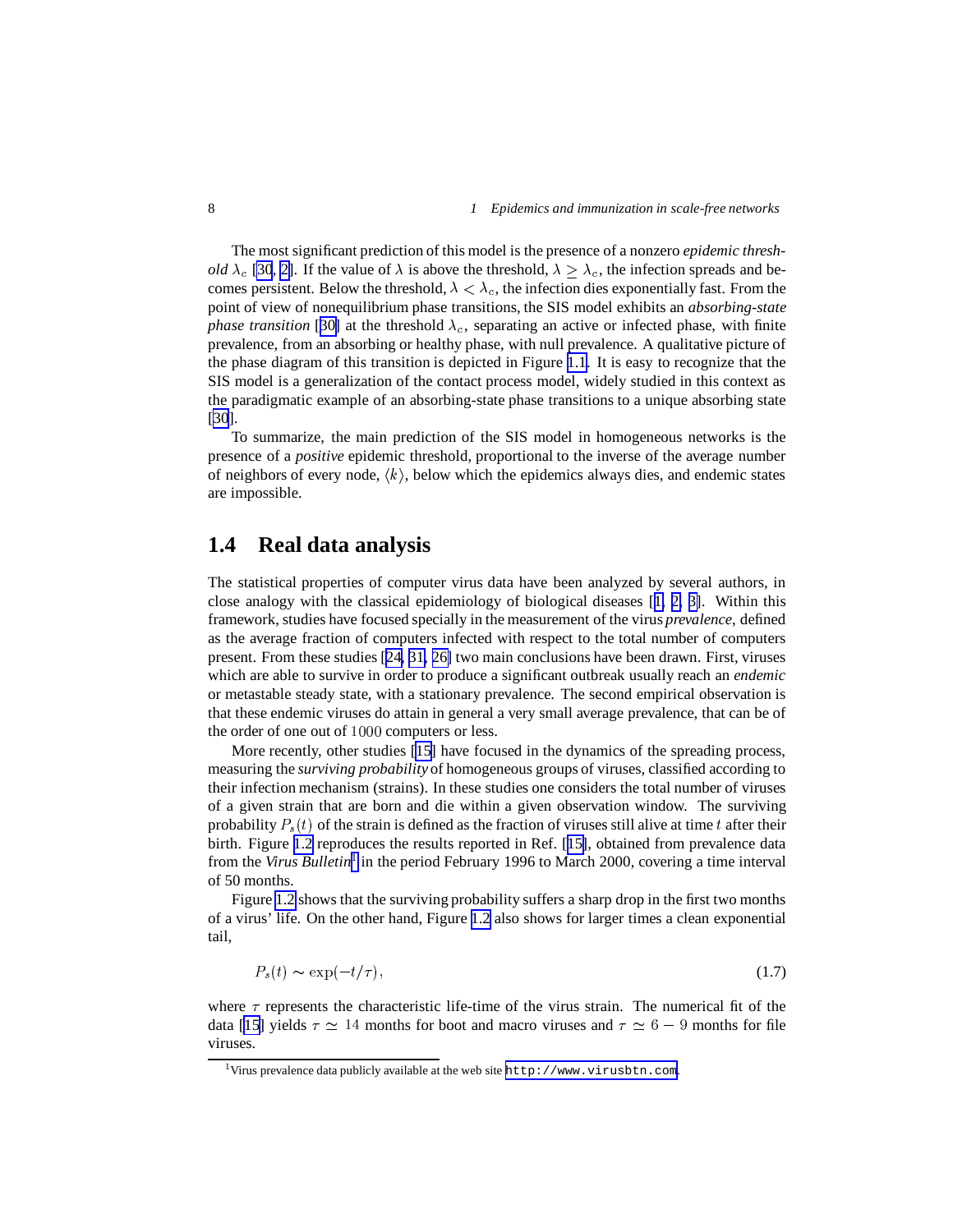#### <span id="page-8-0"></span>*1.4 Real data analysis* 9



**Figure 1.2:** Surviving probability for the three main strands of computer viruses. After a sharp initial drop, it is clear the presence of an exponential decay, with an associated characteristic time  $\tau$  that depends on the given strand.

When comparing the theoretical picture delivered by the SIS model on homogeneous networks with the behavior observed in real computer viruses, one is faced with an unexpected and paradoxical conclusion. First of all, the extremely low prevalence shown by endemic viruses is only compatible with the phase diagram sketched in Figure [1.1](#page-6-0) in the very *unlikely* chance that all surviving viruses are constructed such that their respective spreading rate  $\lambda$ is tuned infinitesimally close to  $\lambda_c$ , above the epidemic threshold. On the other hand, the characteristic life times observed in the analysis of the surviving probability of the different virus strains are impressively large if compared with the interval in which anti-virus software is available on the market (usually within days or weeks after the first incident report) and corresponds to the occurrence of metastable endemic states. Such a long lifetime on the scale of the typical spread/recovery rates would suggest an effective spreading rate larger than the epidemic threshold, which is in contradiction with the always low prevalence levels of computer viruses but in the case of an unrealistic tuning of all viruses to the system epidemic threshold. In summary, the comparison with the known experimental data points out that the view obtained so far with the modeling of computer viruses is very instructive, but fails to represent, even at a qualitative level, the nature of the real phenomenon. The explanation of this discrepancy has been claimed to be one of the most important open problems in computer virus epidemiology [[32\]](#page-20-0).

The key point to elucidating the riddle posed by computer viruses resides in the capacity of many of them to propagate via data exchange with communication protocols (FTP, e-mails, etc.) [\[24](#page-20-0)]. Viruses will spread preferentially to computers which are highly connected to the outer world and are thus proportionally exchanging more data and information. It is thus rather intuitive to consider the scale-free Internet connectivity as the effective one on which the spreading occurs. For instance, this is the case of *natural computer viruses* which spread on the topology identified by routers and servers [[7,](#page-19-0) [8,](#page-19-0) [9\]](#page-19-0). Apart from the Internet, scale-free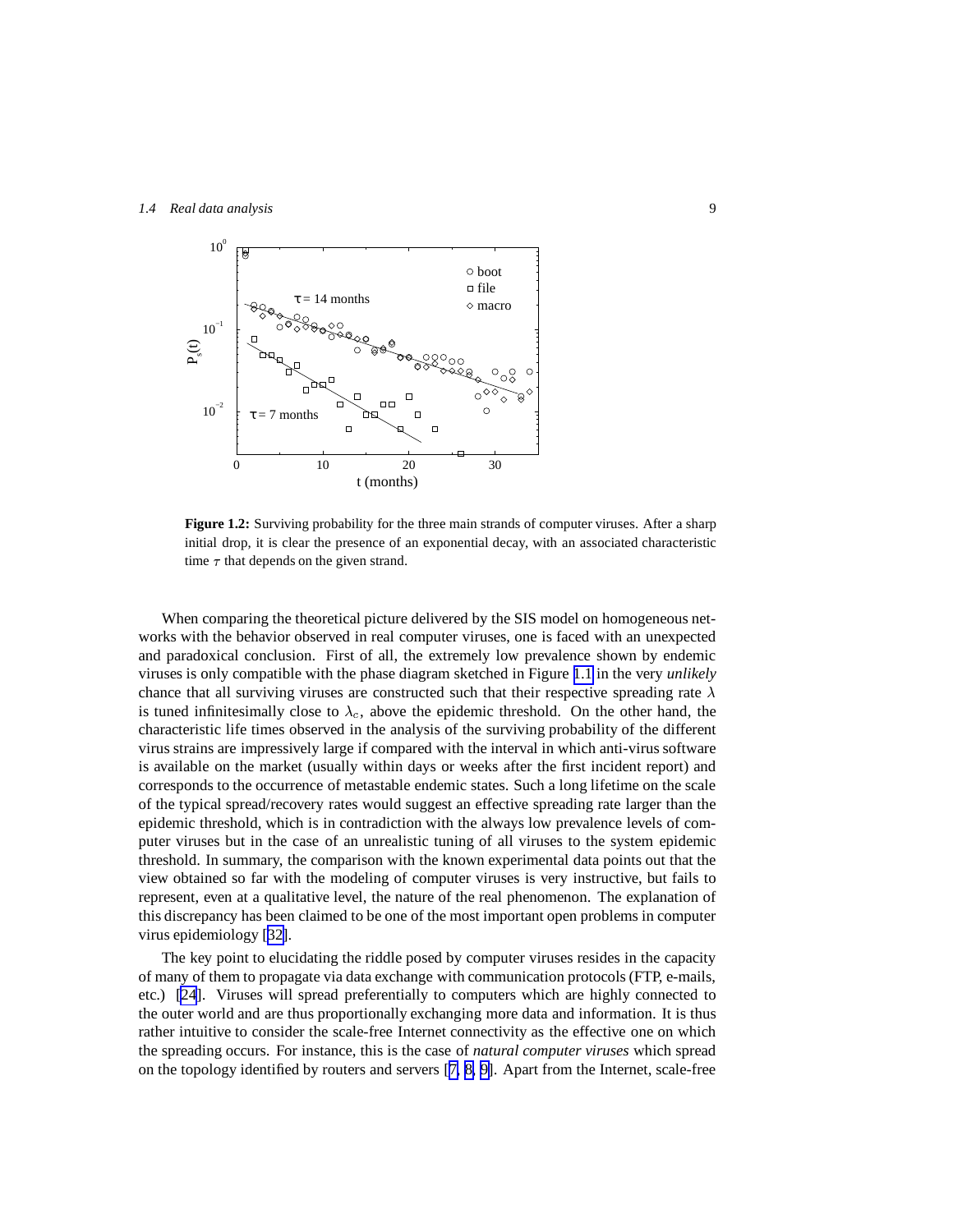<span id="page-9-0"></span>properties emerge also in the world-wide-web [[4,](#page-19-0) [33\]](#page-20-0) and in social networks[[34\]](#page-20-0). The fact that all virus strains show the same statistical features indicates that very likely all of them spread on scale-free connectivity patterns. Further and strong support for this conclusion comes from the recent study of a social network of e-mail exchange within a community of users [[35\]](#page-21-0), which was proven to have a scale-free connectivity, with an exponent close to 2. This finding has an immediate repercussion on the modeling of worms, whose spreading environment is in fact given by this kind of network.

The conclusion from the above arguments is that computer viruses spread in a scale-free network, in which, even though the average connectivity is well defined, the connectivity fluctuations are unbounded; i.e. there is always a finite probability that a node has a number of neighbors much larger than the average value. These fluctuations in the connectivity are the key difference with respect to the epidemic models discussed in homogeneous graphs, and they must be included in a correct characterization of the system.

# **1.5 Epidemic spreading in scale-free networks**

In order to fully take into account connectivity fluctuations in a analytical description of the SIS model, we have to relax the homogeneity assumption used for homogeneous networks, and work instead with the relative density  $\rho_k(t)$  of infected nodes with given connectivity k; i.e. the probability that a node with  $k$  links is infected. The dynamical mean-field equations can thus be written as [[15,](#page-20-0) [16\]](#page-20-0)

$$
\frac{d\rho_k(t)}{dt} = -\rho_k(t) + \lambda k [1 - \rho_k(t)] \Theta[\{\rho_k(t)\}], \tag{1.8}
$$

where also in this case we have considered a unitary recovery rate and neglected higher order terms  $(\rho_k(t) \ll 1)$ . The creation term considers the probability that a node with k links is healthy  $[1 - \rho_k(t)]$  and gets the infection via a connected node. The probability of this last event is proportional to the infection rate  $\lambda$ , the real number of connections k, and the probability  $\Theta[\{\rho_k(t)\}]$  that any given link points to an infected node. We make the assumption that  $\Theta$  is a function of the partial densities of infected nodes  $\{\rho_k(t)\}\$ . In the steady (endemic) state, the  $\rho_k$  are functions of  $\lambda$ . Thus, the probability  $\Theta$  becomes also an implicit function of the spreading rate, and by imposing the stationarity condition  $\partial_t \rho_k(t) = 0$ , we obtain

$$
\rho_k = \frac{k\lambda\Theta(\lambda)}{1 + k\lambda\Theta(\lambda)}.\tag{1.9}
$$

This set of equations show that the higher the node connectivity, the higher the probability to be in an infected state. This inhomogeneity must be taken into account in the computation of  $\Theta(\lambda)$ . The exact calculation of  $\Theta$  for a general network is a very difficult task. However, we can exactly compute its value for the case of a *random* SF network, in which there are no correlations among the connectivities of the different nodes [[15,](#page-20-0) [16\]](#page-20-0). Indeed, the probability that a link points to a node with s connections is equal to  $sP(s)/\langle k \rangle$ , which yields an average probability of a link pointing to an infected node

$$
\Theta(\lambda) = \frac{1}{\langle k \rangle} \sum_{k} k P(k) \rho_k. \tag{1.10}
$$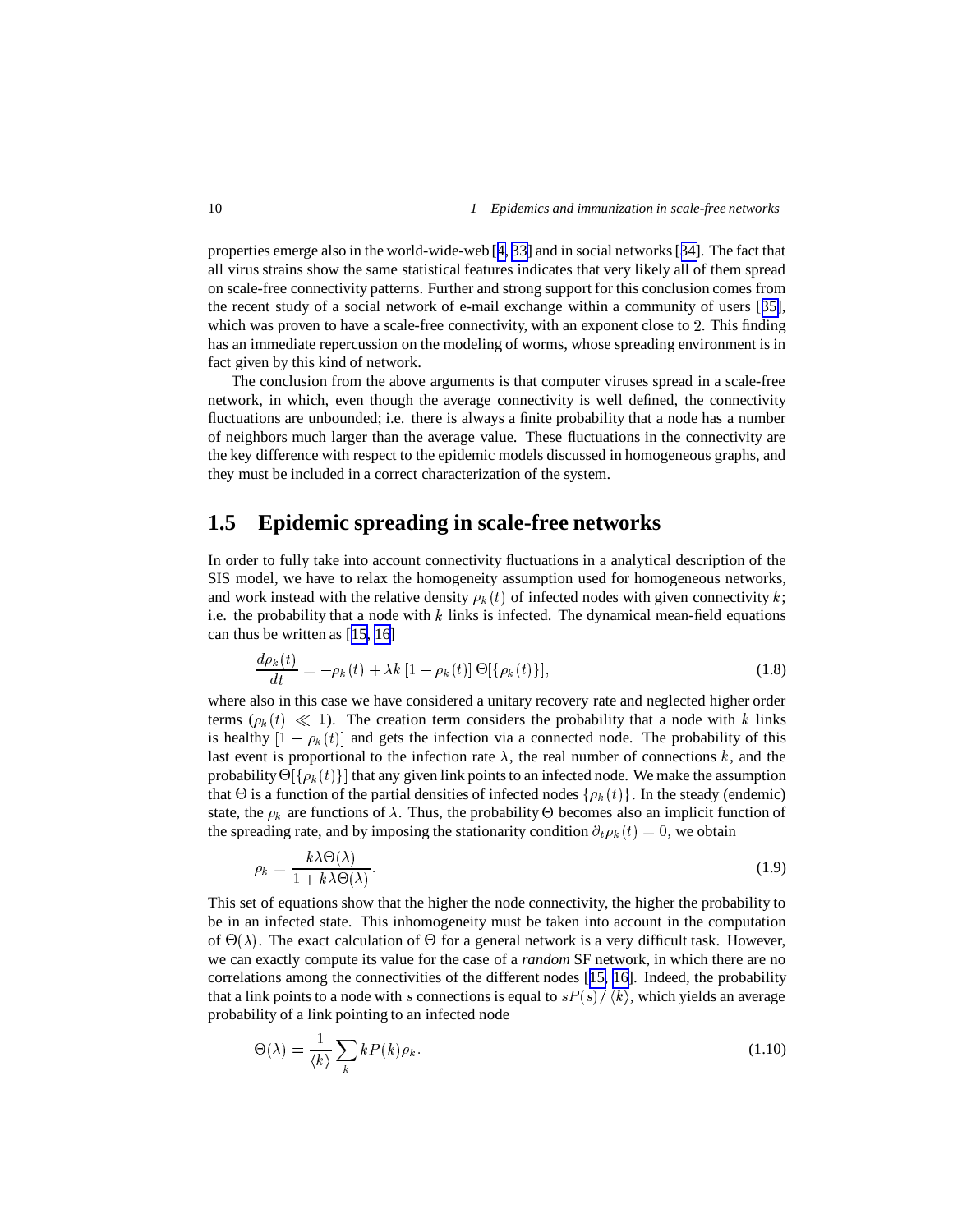#### <span id="page-10-0"></span>*1.5 Epidemic spreading in scale-free networks* 11

Since  $\rho_k$  is on its turn a function of  $\Theta(\lambda)$ , we obtain a self-consistency equation that allows to find  $\Theta(\lambda)$  and an explicit form for Eq. ([1.9\)](#page-9-0). Finally, we can evaluate the order parameter (persistence)  $\rho$  using the relation

$$
\rho = \sum_{k} P(k)\rho_k. \tag{1.11}
$$

The self-consistent Eqs. [\(1.9\)](#page-9-0) and ([1.10\)](#page-9-0) can be approximately solved, in the limit of small , for any scale-free connectivity distribution [\[16](#page-20-0)]. However, we can very easily calculate the epidemic threshold by just noticing that  $\lambda_c$  is the value of  $\lambda$  above which it is possible to obtain a nonzero solution for  $\Theta$ . In fact, from Eqs. [\(1.9\)](#page-9-0) and [\(1.10\)](#page-9-0), we obtain the selfconsistent relation

$$
\Theta = \frac{1}{\langle k \rangle} \sum_{k} k P(k) \frac{\lambda k \Theta}{1 + \lambda k \Theta},\tag{1.12}
$$

where  $\Theta$  is now a function of  $\lambda$  alone [\[15,](#page-20-0) [16\]](#page-20-0). The solution  $\Theta = 0$  is always satisfying the consistency equation. A non-zero stationary prevalence ( $\rho_k \neq 0$ ) is obtained when the righthand-side and the left-hand-side of Eq.  $(1.12)$ , expressed as function of  $\Theta$ , cross in the interval  $0 < \Theta \leq 1$ , allowing a nontrivial solution. It is easy to realize that this corresponds to the inequality

$$
\frac{d}{d\Theta} \left( \frac{1}{\langle k \rangle} \sum_{k} k P(k) \frac{\lambda k \Theta}{1 + \lambda k \Theta} \right) \Big|_{\Theta = 0} \ge 1
$$
\n(1.13)

being satisfied. The value of  $\lambda$  yielding the equality in Eq. (1.13) defines the critical epidemic threshold  $\lambda_c$ , that is given by

$$
\frac{\sum_{k} k P(k) \lambda_{c} k}{\langle k \rangle} = \frac{\langle k^{2} \rangle}{\langle k \rangle} \lambda_{c} = 1 \quad \Rightarrow \quad \lambda_{c} = \frac{\langle k \rangle}{\langle k^{2} \rangle}.
$$
 (1.14)

This results implies that in SF networks with connectivity exponent  $2 < \gamma \leq 3$ , for which  $\langle k^2 \rangle \to \infty$  in the limit of a network of infinite size, we have  $\lambda_c = 0$ .

#### **1.5.1 Analytic solution for the Barabasi-Albert ´ network**

 $\sim$   $\sim$ 

In order to discuss in detail a specific example, it is simpler to consider a toy model of SF network, which is easy to generate for simulation purposes and shows the correct connectivity properties. The paradigmatic example of SF network is the Barabási and Albert (BA) model [\[4](#page-19-0), [36,](#page-21-0) [5\]](#page-19-0). The construction of the BA graph starts from a small number  $m_0$  of disconnected nodes; every time step a new vertex is added, with  $m$  links that are connected to an old node  $i$ with probability

$$
\Pi(k_i) = \frac{k_i}{\sum_j k_j},\tag{1.15}
$$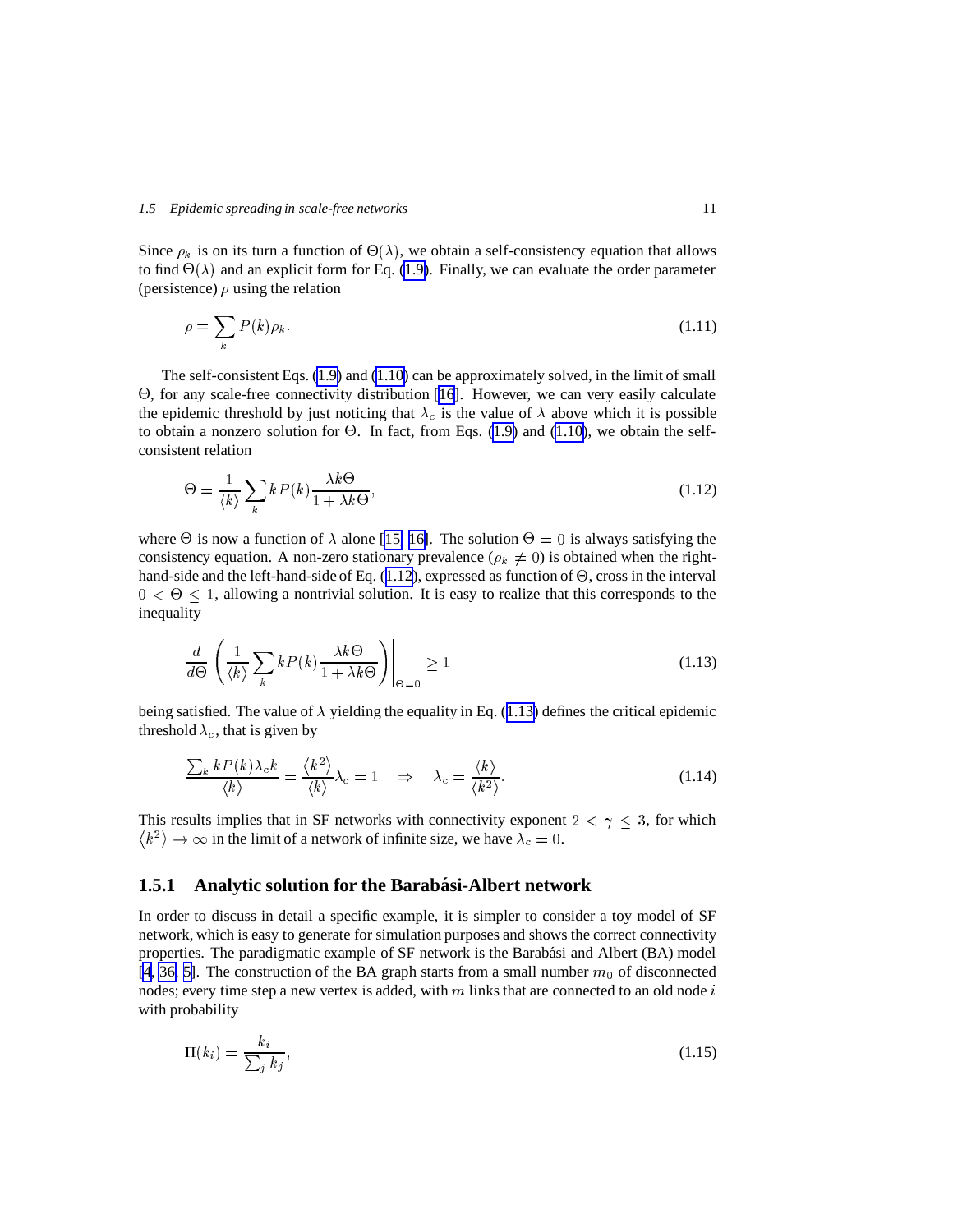<span id="page-11-0"></span>where  $k_i$  is the connectivity of the *i*-th node. This algorithm implements the so-called "richget-richer" paradigm [\[4\]](#page-19-0), that implies that highly connected nodes have always larger chances to become even more connected. The networks generated this way have a connectivity distribution  $P(k) \sim k^{-3}$ .

In the explicit calculations for the BA model, we use a continuous  $k$  approximation that allows the practical substitution of series with integrals [[4\]](#page-19-0). The full connectivity distribution is thus given by  $P(k) = 2m^2k^{-3}$ . By noticing that the average connectivity is  $\langle k \rangle = \int_{m}^{\infty} k P(k) dk = 2m$ , Eq. ([1.10](#page-9-0)) gives

$$
\Theta(\lambda) = m\lambda \Theta(\lambda) \int_m^{\infty} \frac{1}{k} \frac{dk}{1 + k\lambda \Theta(\lambda)} = m\lambda \Theta(\lambda) \log \left( 1 + \frac{1}{m\lambda \Theta(\lambda)} \right), \quad (1.16)
$$

which yields the solution

$$
\Theta(\lambda) = \frac{e^{-1/m\lambda}}{\lambda m} (1 - e^{-1/m\lambda})^{-1}.
$$
\n(1.17)

In order to find the behavior of the density of infected nodes we have to solve Eq. ([1.11\)](#page-10-0), that reads as

$$
\rho = 2m^2 \lambda \Theta(\lambda) \int_m^{\infty} \frac{1}{k^2} \frac{dk}{1 + k \lambda \Theta(\lambda)} = 2m^2 \lambda \Theta(\lambda) \left[ \frac{1}{m} + \lambda \Theta(\lambda) \log \left( 1 + \frac{1}{m \lambda \Theta(\lambda)} \right) \right].
$$
\n(1.18)

By substituting the obtained expression for  $\Theta(\lambda)$  we find at lowest order in

$$
\rho \sim 2e^{-1/m\lambda} \tag{1.19}
$$

This result shows the absence of any epidemic threshold or critical point in the model; i.e.,  $\lambda_c = 0$ , in agreement with the result from Eq. ([1.14\)](#page-10-0) for a scale-free network with  $\langle k^2 \rangle = \infty$ . Numerical simulations of the SIS model performed on a BA network confirm the analytical picture extracted from the mean-field analysis. Figure [1.3](#page-12-0) shows the total prevalence  $\rho$  in the steady state as a function of the spreading rate  $\lambda$  [[16\]](#page-20-0). As we can observe, it approaches zero in a continuous and smooth way, compatible with the presence of a vanishing epidemic threshold (see for comparison the behavior expected for a homogeneous network, also drawn in Figure [1.3](#page-12-0)). On the other hand, Figure [1.4](#page-12-0) represents  $\rho$  in a semilogarithmic plot as a function of  $1/\lambda$ , which shows that  $\rho \sim \exp(-C/\lambda)$ , where C is a constant independent of the size  $N$  of the network.

The spreading dynamical properties of the model can also be studied by means of numer-ical simulations [[16\]](#page-20-0). For example, the surviving probability  $P_s(t)$  for a fixed value of  $\lambda$  and different network sizes  $N$  is represented in Figure [1.5.](#page-13-0) In this case, we recover an exponential behavior in time, that has its origin in the finite size of the network. In fact, for any finite system, the epidemic will eventually die out because there is a finite probability that all individuals cure the infection at the same time. This probability is decreasing with the system size and the lifetime is infinite only in the thermodynamic limit  $N \to \infty$ . However, the lifetime becomes virtually infinite (the metastable state has a lifetime too long for our observation window) for large enough sizes that depend upon the spreading rate  $\lambda$ . This is a well-known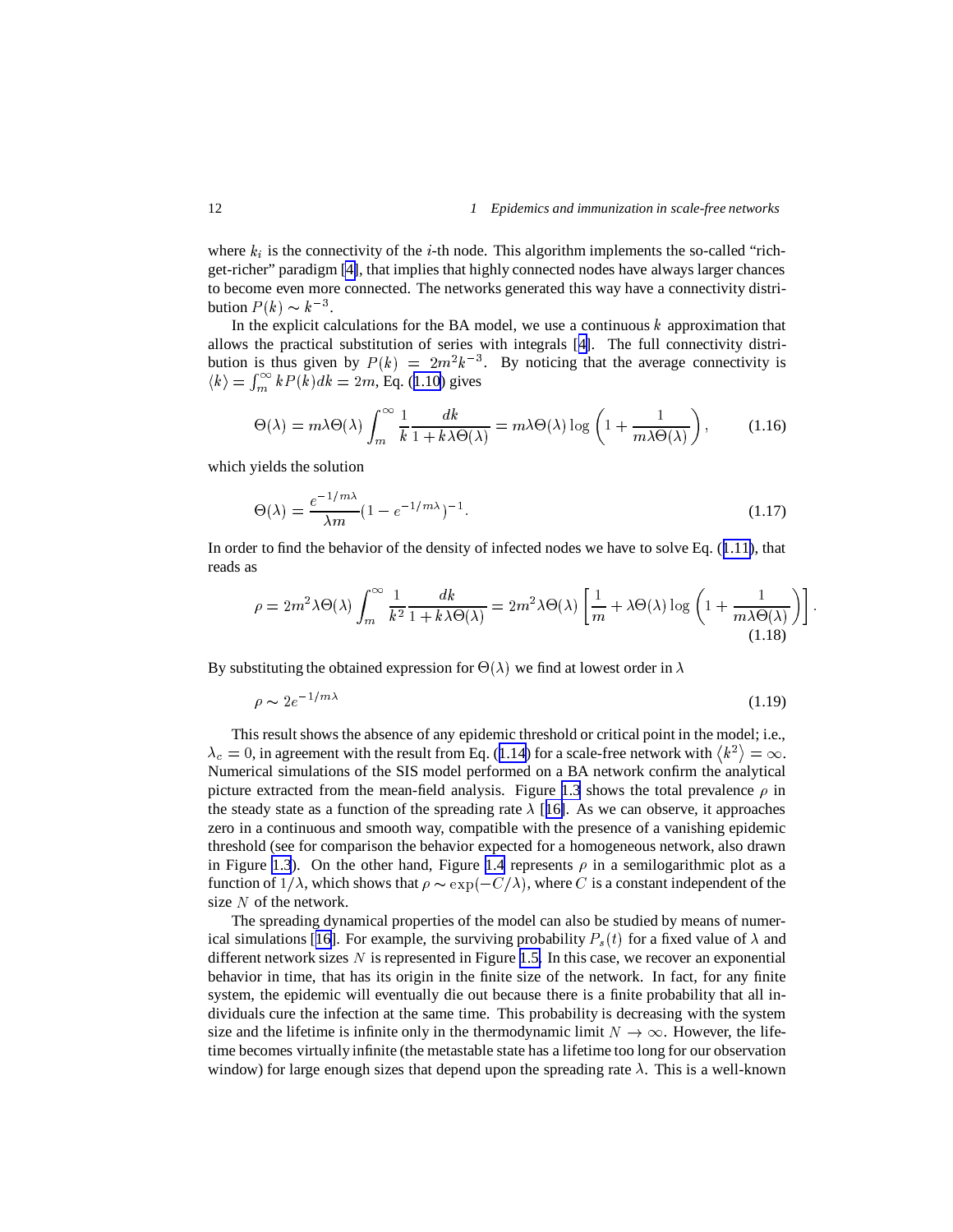<span id="page-12-0"></span>

**Figure 1.3:** Total prevalence  $\rho$  for the SIS model in a BA network (full line) as a function of the spreading rate  $\lambda$ , compared with the theoretical prediction for a homogeneous network (dashed line).



**Figure 1.4:** Persistence  $\rho$  as a function of  $1/\lambda$  for BA networks of different sizes:  $N = 10^5$ (+),  $N = 5 \times 10^5$  ( $\Box$ ),  $N = 10^6$  ( $\times$ ),  $N = 5 \times 10^6$  ( $\circ$ ), and  $N = 8.5 \times 10^6$  ( $\Diamond$ ). The linear behavior on the semi-logarithmic scale proves the stretched exponential behavior predicted for the persistence. The full line is a fit to the form  $\rho \sim \exp(-C/\lambda)$ .

feature of the survival probability in finite size absorbing-state systems poised above the critical point [\[30\]](#page-20-0). In our case, this picture is confirmed by numerical simulations that show that the average lifetime of the survival probability is increasing with the network size for all the values of  $\lambda$ .

The outcome of the analysis presented in this section is that the SIS model in a BA scalefree network, with connectivity distribution  $P(k) \sim k^{-\gamma}$  and connectivity exponent  $\gamma = 3$ , yields the absence of any epidemic threshold or critical point,  $\lambda_c = 0$ . It is worth remarking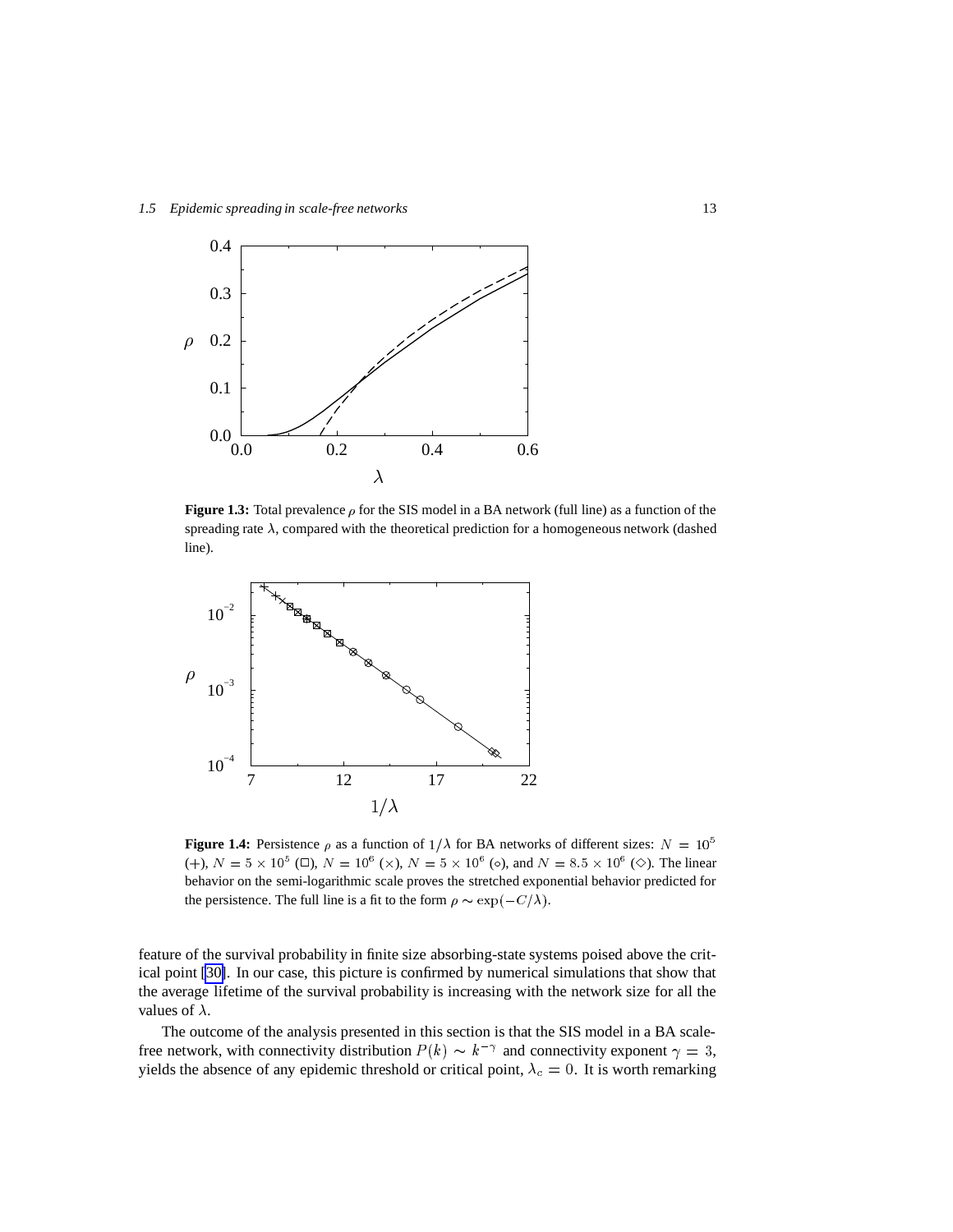#### <span id="page-13-0"></span>14 *1 Epidemics and immunization in scale-free networks*



**Figure 1.5:** Surviving probability  $P_s(t)$  as a function of time in supercritical spreading experiments in the BA network. Spreading rate  $\lambda = 0.065$ . Network sizes ranging from  $N = 6.25 \times 10^3$  to  $N = 5 \times 10^5$  (bottom to top).

that the present framework can be generalized to networks with  $2 < \gamma \leq 3$ , recovering qualitatively the same results [[16\]](#page-20-0). Only for  $\gamma > 4$ , epidemics on SF networks have the same properties as on homogeneous networks. The emerging picture for epidemic spreading in scale-free networks emphasizes the role of topology in epidemic modeling. In particular, the absence of epidemic threshold and the associated critical behavior in a wide range of scale-free networks provide an unexpected result that radically changes many standard conclusions on epidemic spreading. This indicates that infections can proliferate on these scale-free networks whatever spreading rates they may have. These very bad news are, however, balanced by the exponentially small prevalence for a wide range of spreading rates ( $\lambda \ll 1$ ). This picture fits perfectly with the observations from real data, and solve the long-standing mystery of the generalized low prevalence of computer viruses without assuming any global tuning of the spreading rates. In addition, the model explains successfully the exponential time decay of the virus surviving probability, with an average lifetime of viral strains that appears to be related to an effective spreading rate and the network size.

#### **1.5.2 Finite size scale-free networks**

Real systems are actually made up by a finite number of individuals which is far from the thermodynamic limit. This finite population introduces a maximum connectivity  $k_c$ , depending on  $N$ , which has the effect of restoring a bound in the connectivity fluctuations, inducing in this way an effective nonzero threshold. More generally, we can consider bounded scale-free networks in which the connectivity distribution has the form  $P(k) \sim k^{-\gamma} f(k/k_c)$ , where the function  $f(x)$  decreases very rapidly for  $x > 1$  [[37,](#page-21-0) [38\]](#page-21-0). The cut-off  $k_c$  can be due to the finite size of the network or to the presence of constraints limiting the addition of new links in an otherwise infinite networks. In both cases,  $\langle k^2 \rangle$  assumes a finite value in bounded SF networks, defining from Eq. [\(1.14\)](#page-10-0) an effective nonzero threshold due to finite size effects as usually encountered in nonequilibrium phase transitions [\[30\]](#page-20-0). This epidemic threshold, however, is not an *intrinsic* quantity as in homogeneous systems and it vanishes for a increasing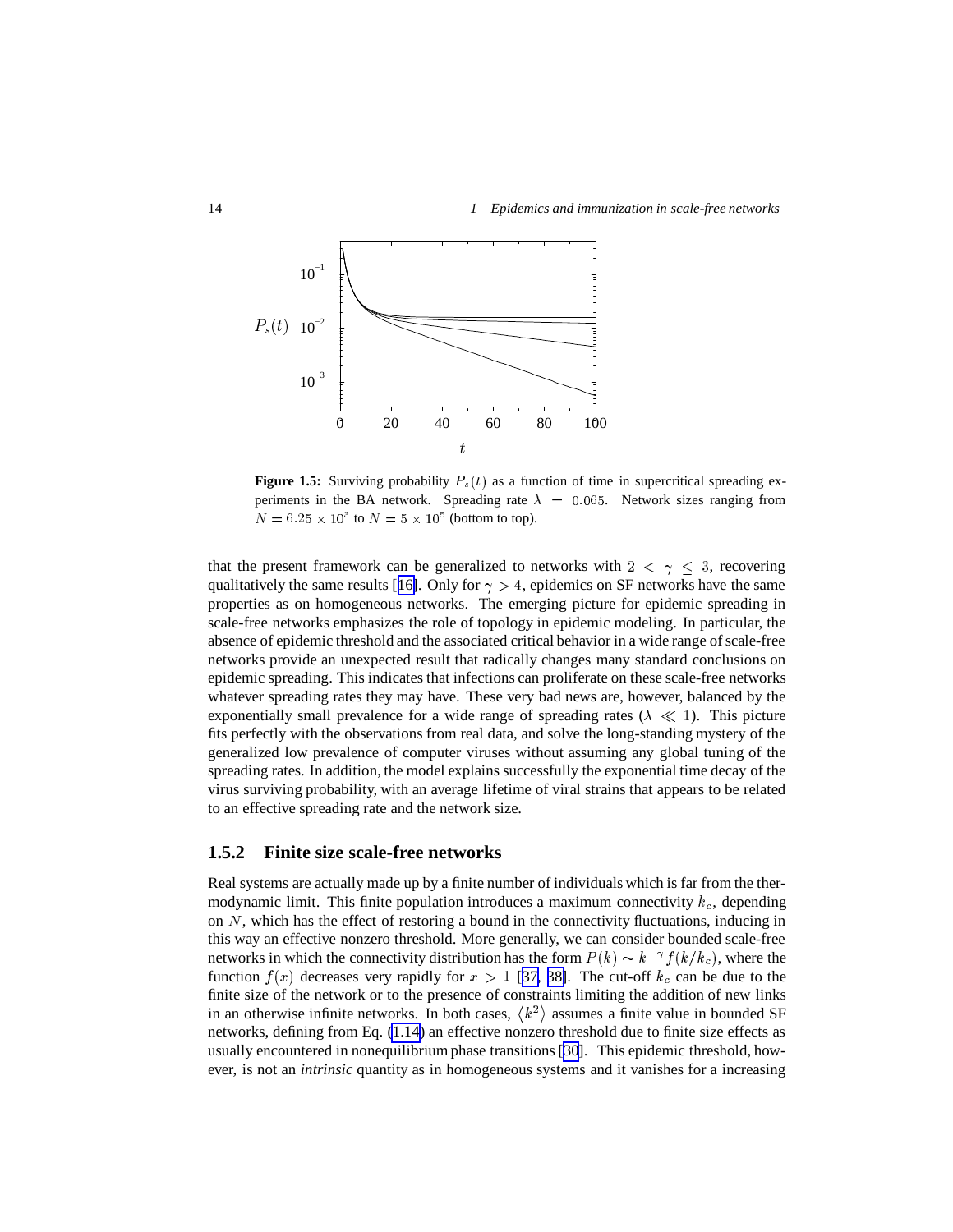

**Figure 1.6:** Ratio between the effective epidemic threshold in bounded SF networks with exponential cut-off  $k_c$  and the intrinsic epidemic threshold of homogeneous networks with the same average connectivity, for different values of  $\gamma$ .

network size or connectivity cut-off. Explicit calculations can be performed for the SIS model [\[39](#page-21-0)] in SF networks with exponentially bounded connectivity,  $P(k) \sim k^{-\gamma} \exp(-k/k_c)$ , obtaining that the effective nonzero epidemic threshold  $\lambda_c(k_c)$  induced by the cut-off  $k_c$  behaves as

$$
\lambda_c(k_c) \simeq (k_c/m)^{\gamma - 3},\tag{1.20}
$$

where m is the smallest connectivity in the graph. The limit  $\gamma \to 3$ , on the other hand, corresponds to a logarithmic divergence, yielding at leading order  $\lambda_c(k_c) \simeq (m \ln(k_c/m))^{-1}$ . In all cases we have that the epidemic threshold vanishes when increasing the characteristic cut-off. It is thus interesting to compare the intrinsic epidemic threshold obtained in homogeneous networks with negligible fluctuations and the nonzero effective threshold of bounded SF networks. The intrinsic epidemic threshold of homogeneous networks with constant node connectivity  $\langle k \rangle$  is given by  $\lambda_c^{\text{H}} = \langle k \rangle^{-1}$  [[2\]](#page-19-0). In Fig. 1.6 we report the ratio obtained by using the full expression for  $\lambda_c(k_c)$ . It is striking to observe that, even with relatively small cut-offs  $(k_c \sim 10^2 - 10^3)$ , for  $\gamma \approx 2.5$  the effective epidemic threshold of finite size SF networks is smaller by a factor close to  $1/10$  than the intrinsic threshold obtained on homogeneous networks. This implies that the SF networks weakness to epidemic agents is also present in finite-size and connectivity-bounded networks. Using the homogeneity assumption in the case of SF networks will lead to a serious over-estimate of the epidemic threshold even for relatively small networks.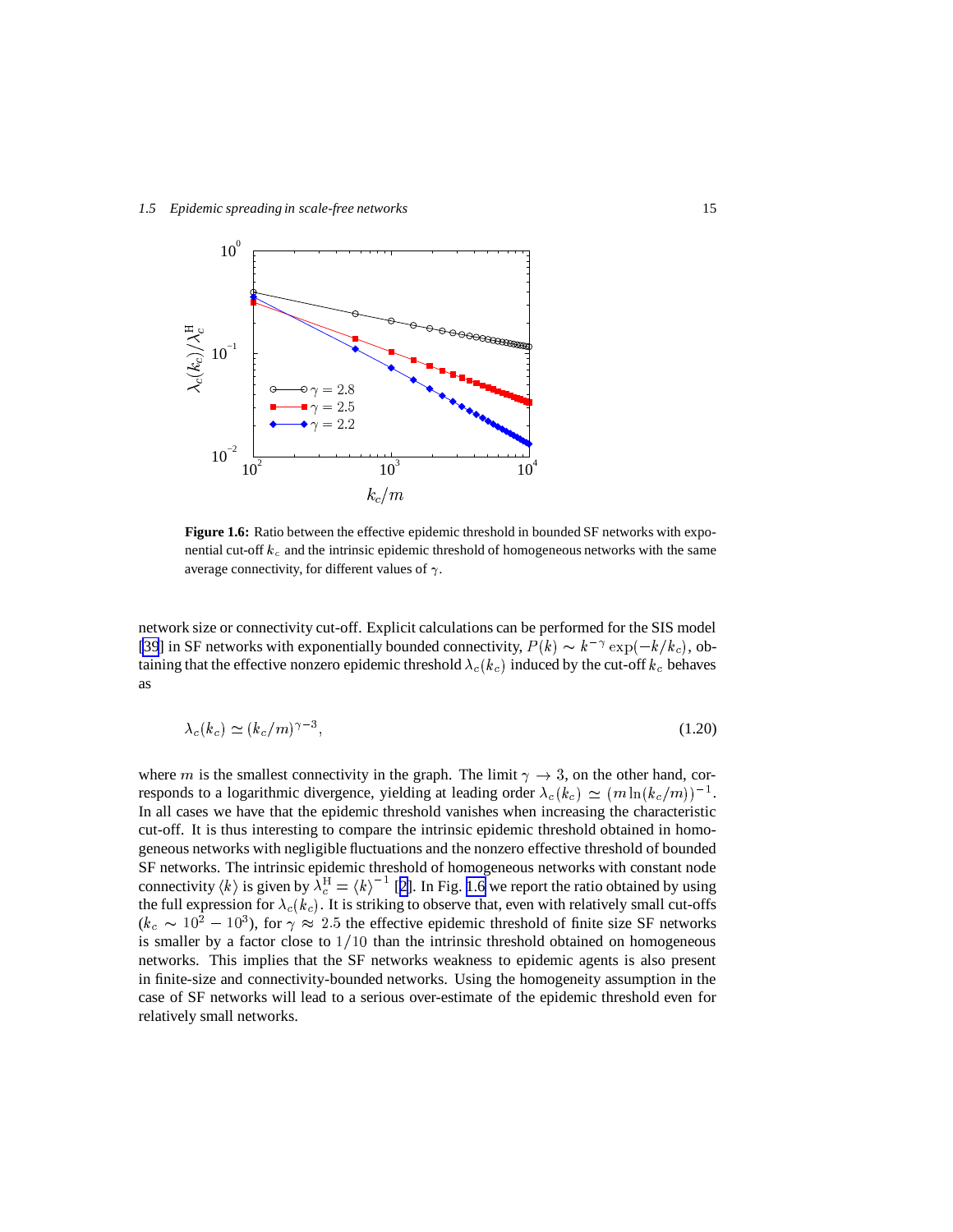# <span id="page-15-0"></span>**1.6 Immunization of scale-free networks**

As we have seen in Section [1.5,](#page-9-0) epidemic processes in SF networks do not possess, in the limit of an infinitely large network, an epidemic threshold below which diseases cannot set into an endemic state. SF networks are in this sense very prone to the spreading and persistence of infections, whatever virulence (parametrized by the spreading rate  $\lambda$ ) the infective agent might possess. In view of this weakness, it becomes a major task to find optimal immunization strategies oriented to minimize the risk of epidemic outbreaks in SF networks.

#### **1.6.1 Uniform immunization**

The simplest immunization procedure one can consider consists in the random introduction of immune individuals in the population [[3\]](#page-19-0), in order to get a uniform immunization density. In this case, for a fixed spreading rate  $\lambda$ , the relevant control parameter in the density of immune nodes present in the network, the immunity  $g$ . At the mean-field level, the presence of a uniform immunity will have the effect of reducing the spreading rate  $\lambda$  by a factor  $1 - g$ ; i.e. the probability of finding and infecting a susceptible and nonimmune node will be  $\lambda(1-g)$ . For homogeneous networks we can easily see that, for a constant  $\lambda$ , the stationary prevalence is given in this case by

$$
\rho_g = 0 \qquad \qquad \text{if } g > g_c \,, \tag{1.21}
$$

$$
\rho_g = (g_c - g)/(1 - g) \quad \text{if } g \le g_c , \tag{1.22}
$$

where  $g_c$  is the critical immunization value above which the density of infected individuals in the stationary state is null and depends on  $\lambda$  as

$$
g_c = 1 - \frac{\lambda_c}{\lambda}.\tag{1.23}
$$

Thus, for a uniform immunization level larger than  $g_c$ , the network is completely protected and no large epidemic outbreaks are possible. On the contrary, uniform immunization strategies on SF networks are totally ineffective. The presence of uniform immunization is able to locally depress the infection's prevalence for any value of  $\lambda$ , but it does so too slowly, and it is impossible to find any critical fraction of immunized individuals that ensures the infection eradication. After a moment's reflection, one can convince oneself of the reason of this failure: With the uniform immunization strategy we are giving the same weight to very connected nodes (with the largest infection potential) and to nodes with a very small connectivity (which are relatively safe). Due to the large fluctuations in the connectivity, heavily connected nodes, which are statistically very significant, can overcome the effect of the immunization and maintain the endemic state. On the other hand, the absence of an epidemic threshold ( $\lambda_c = 0$ ) in the thermodynamic limit implies that whatever rescaling  $\lambda \to \lambda(1-g)$  of the spreading rate does not eradicate the infection except the case  $g = 1$ . Indeed, by inserting Eq. ([1.14\)](#page-10-0) into Eq. (1.23) we have that the immunization threshold is given by

$$
1 - g_c = \frac{1}{\lambda} \frac{\langle k \rangle}{\langle k^2 \rangle}.
$$
\n(1.24)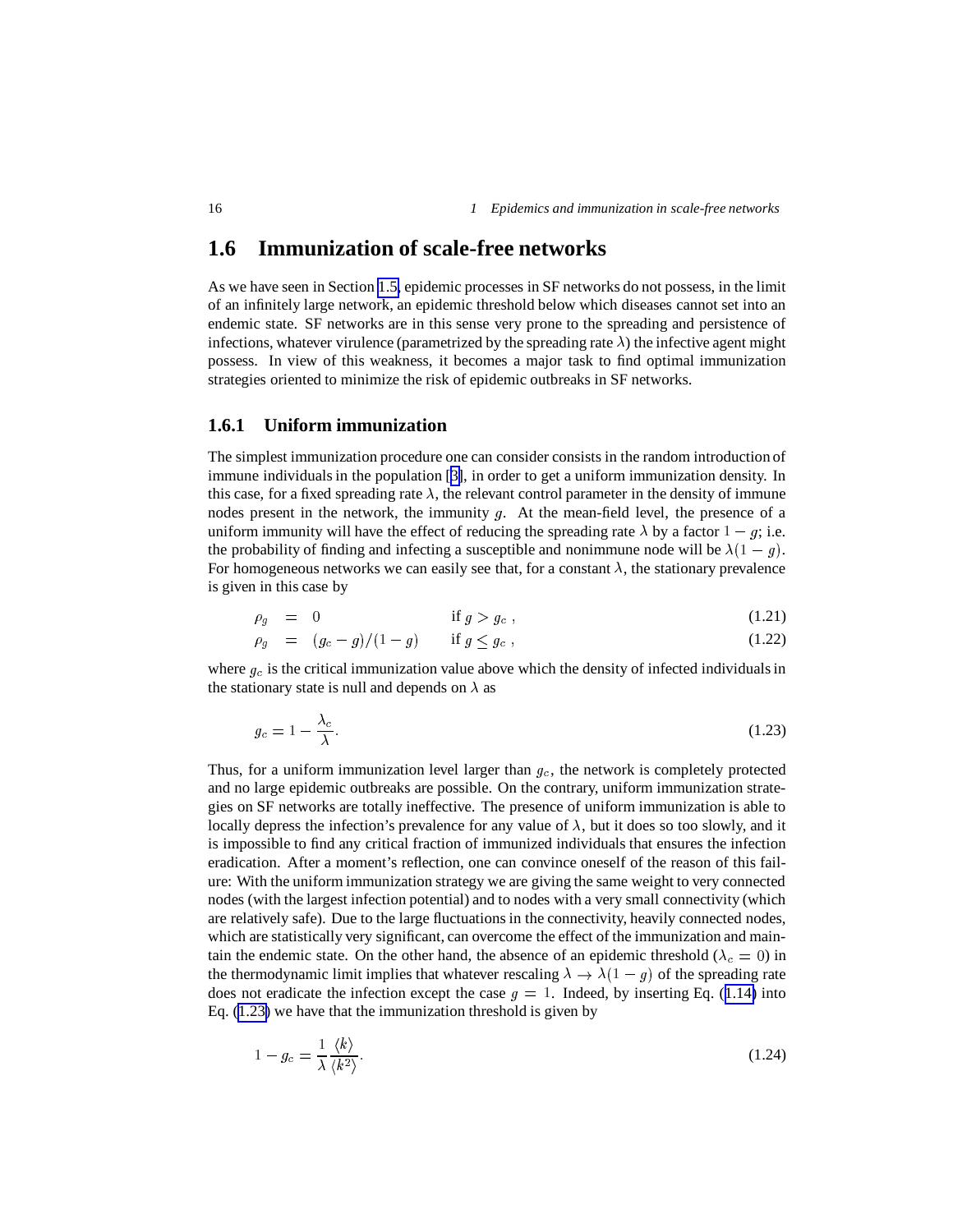<span id="page-16-0"></span>In SF networks with  $\langle k^2 \rangle \to \infty$  only a complete immunization of the network (i.e.  $g_c = 1$ ) ensures an infection-free stationary state. The fact that uniform immunization strategies are less effective has been noted in several cases of spatial heterogeneity [[3\]](#page-19-0). In SF networks we face a limiting case due to the extremely high (virtually infinite) heterogeneity in the connectivity properties. Specifically, it followsfrom Eq. [\(1.19\)](#page-11-0) that the SIS model on the BA network shows for  $g \sim 1$  and any  $\lambda$  the prevalence

$$
\rho_g \simeq 2 \exp[-1/m\lambda(1-g)]. \tag{1.25}
$$

In other words, the infection always reaches an endemic state if the network size is large enough (see Fig. [1.7\(](#page-17-0)a)). This fact points out the absence of an immunization threshold; SF networks are weak in face of infections, also after massive uniform vaccination campaigns.

#### **1.6.2 Targeted immunization**

We have seen in Section [1.6.1](#page-15-0) that the very peculiar nature of SF networks hinders the efficiency of naive uniform immunization strategies. However, we can take advantage of the heterogeneity of SF networks, by devising an immunization strategy that takes into account the inherent hierarchy in the network's nodes. In fact, it has been shown that SF networks posses a noticeable resilience to *random* connection failures [[40,](#page-21-0) [41,](#page-21-0) [42\]](#page-21-0), which implies that the network can resist a high level of damage (disconnected links), without loosing its global connectivity properties; i.e. the possibility to find a connected path between almost any two nodes in the system. At the same time, SF networks are strongly affected by *selective* damage; if a few of the most connected nodes are removed, the network suffers a dramatic reduction of its ability to carry information [\[40](#page-21-0), [41,](#page-21-0) [42\]](#page-21-0). Applying this argument to the case of epidemic spreading, we can devise a *targeted* immunization scheme in which we progressively make immune the most highly connected nodes, i.e., the ones more likely to spread the disease. While this strategy is the simplest solution to the optimal immunization problem in heterogeneous populations [[3\]](#page-19-0), its efficiency is comparable to the uniform strategies in homogeneous networks with finite connectivity variance. In SF networks, on the contrary, it produces an arresting increase of the network tolerance to infections at the price of a tiny fraction of immune individuals.

We can make an approximate calculation of the immunization threshold in the case of a random SF network [\[20](#page-20-0)]. Let us consider the situation in which a fraction  $g$  of the individuals with the highest connectivity have been successfully immunized. This corresponds, in the limit of a large network, to the introduction an upper cut-off  $k_t$ —which is obviously an implicit function of the immunization  $g$ —, such that all nodes with connectivity  $k > k_t$ are immune. The introduction of immune nodes implies at the same time the elimination of all the links emanating from them, which translates, in a mean-field approximation, into a probability  $p(g)$  of deleting any link in the network. This elimination of links yields a new connectivity distribution, for which all moments can be computed. Recalling Eq. ([1.14\)](#page-10-0), we can then compute the critical fraction  $g_c$  of immune individuals needed to eradicate the infection. An explicit calculation for the BA network [[20\]](#page-20-0) yields the approximate solution for the immunization threshold in the case of targeted immunization as

$$
g_c \simeq \exp(-2/m\lambda). \tag{1.26}
$$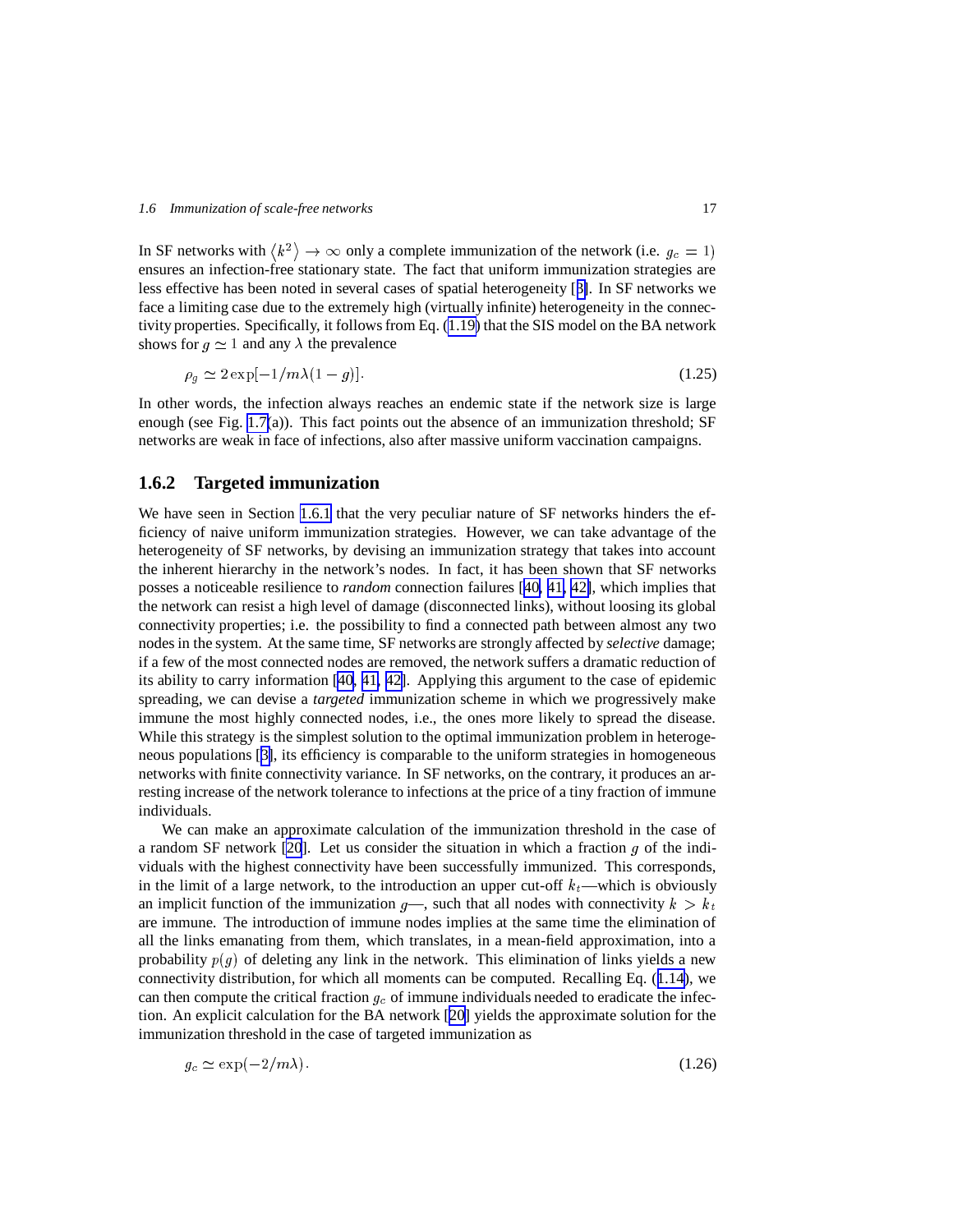<span id="page-17-0"></span>

**Figure 1.7:** a) Reduced prevalence  $\rho_q/\rho_0$  from computer simulations of the SIS model in the BA network with uniform and targeted immunization, at a fixed spreading rate  $\lambda = 0.25$ . A linear extrapolation from the largest values of g yields an estimate of the threshold  $q_c \approx 0.16$ in BA networks with targeted immunization. b) Check of the predicted functional dependence  $\rho_q \sim \exp(-1/m\lambda(1-q))$  for the SIS model in the BA network with uniform immunization.

This clearly indicates that the targeted immunization program is extremely convenient in SF networks where the critical immunization is exponentially small in a wide range of spreading rates  $\lambda$ .

In order to assess the efficiency of the targeted immunization scheme we show in Fig. 1.7 the results from numerical simulations of the SIS model on BA networks, together with the results from simulations with uniform immunization [[20\]](#page-20-0). In particular the plot shows the reduced prevalence  $\rho_g/\rho_0$ , where  $\rho_0$  is the prevalence in the nonimmunized network, as a function of the fraction of immunized nodes g, at a fixed spreading rate  $\lambda = 0.25$ . Fig. 1.7(a) indicates that, for uniform immunization, the prevalence decays slowly when increasing  $g$ , and will be effectively null only for  $g = 1$ , as predicted by Eq. ([1.25\)](#page-16-0). In fact, the plot in Fig. 1.7(b) recovers the theoretical predicted behavior Eq. ([1.25](#page-16-0)). On the other hand, for the targeted immunization, the prevalence shows a very sharp drop and exhibits the onset of an immunization threshold above which the system in infection-free. A linear regression from the largest values of g yields an approximate estimation  $g_c \approx 0.16$ , that definitely proves that SF networks are very sensitive to the targeted immunization of a very small fraction of the most connected nodes.

This result can be readily extended to SF networks with arbitrary  $\gamma$  values, and it is also possible to devise alternative immunization schemes which take advantage of the SF connectivity patterns in order to achieve a high level of tolerance to infections [\[20\]](#page-20-0). Other strategies have been put forward in Ref. [\[21](#page-20-0)] by proposing to cure with proportionally higher rates the most connected nodes. Also in this case it is possible to reintroduce a threshold in the network with this hub-biased policy for the administered cures.

The present results indicate that the SF networks' susceptibility to epidemic spreading is reflected also in an intrinsic difficulty in protecting them with local—uniform—immunization.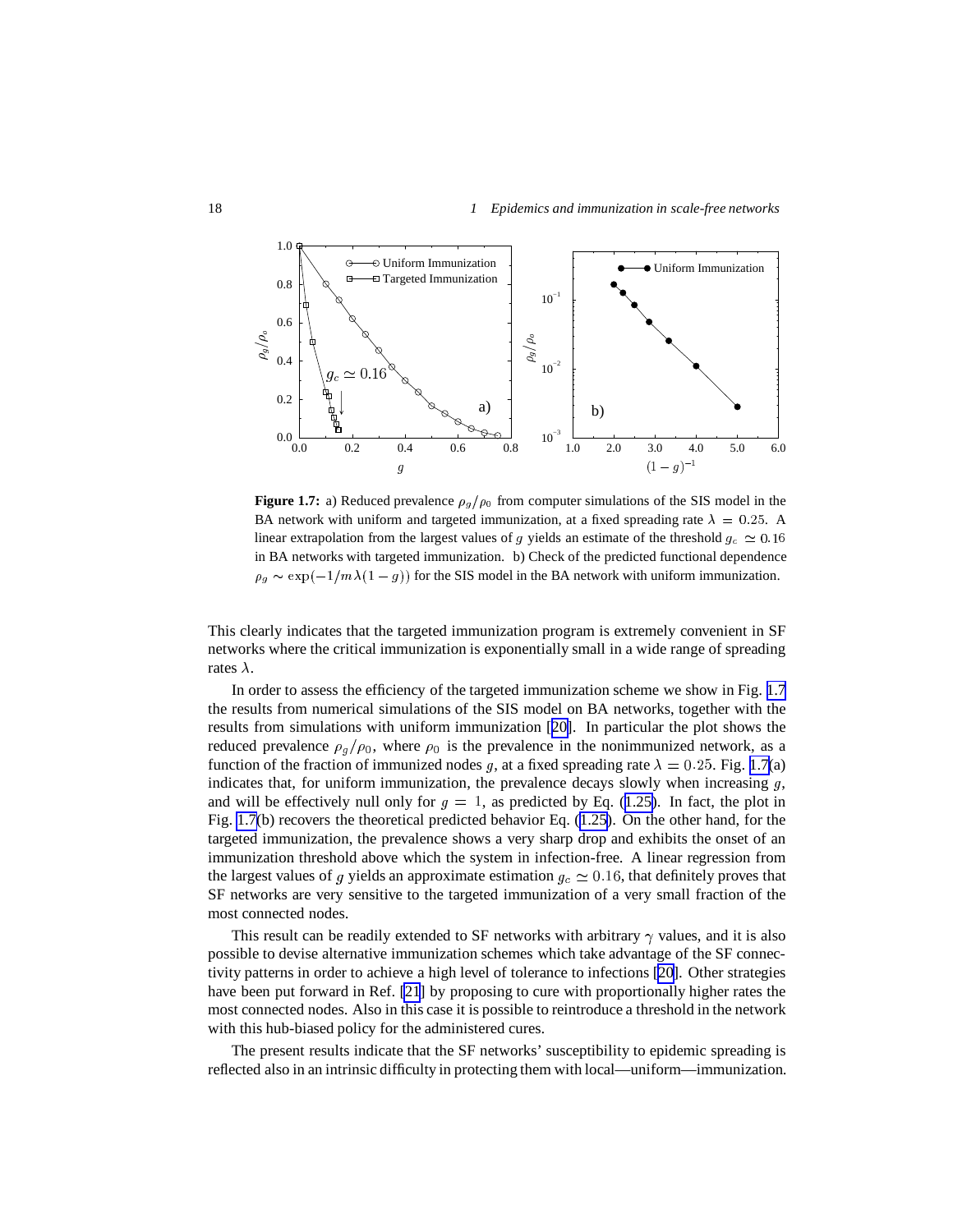#### *1.7 Conclusions* 19

On a global level, uniform immunization policies are not satisfactory and only targeted immunization strategies successfully lower the vulnerability of SF networks. This evidence radically changes the usual perspective of the regular epidemiological framework. Spreading of infectious or polluting agents on SF networks, such as food or social webs, might be contrasted only by a careful choice of the immunization procedure. In particular, these procedures should rely on the identification of the most connected individuals. The protection of just a tiny fraction of these individuals raises dramatically the tolerance to infections of the whole population. The computer virus case is once again providing support to this picture. Despite deployment of antivirus software is timely and capillary, viruses' lifetimes are extremely long; in other words, very high levels of immunization are not able to eradicate the epidemic. In the standard epidemic framework this would be possible only in the case of very high spreading rate for the virus that is in contradiction with the always small prevalence of epidemic outbreaks. These empirical findings are, however, in good agreement with the picture obtained for the immunization of SF networks. In fact, the antivirus deployment is not eradicating the epidemics on the global scale since it is alike to a random immunization process where file scanning and antivirus updating are statistically left to the good will of users and system managers. Needless to say, from the point of view of the single user, antiviruses are extremely important, being the only way to ensure local protection for the computer.

# **1.7 Conclusions**

The topology of the network has a great influence in the overall behavior of epidemic spreading. The connectivity fluctuations of the network play a major role by strongly enhancing the infection's incidence. This issue assumes a particular relevance in the case of SF networks that exhibit connectivity fluctuations diverging with the increasing size  $N$  of the web. Here we have reviewed the new epidemiological framework obtained in population networks characterized by a scale-free connectivity pattern. SF networks are very weak in face of infections, presenting an effective epidemic threshold that is vanishing in the limit  $N \to \infty$ . In an infinite population this corresponds to the absence of any epidemic threshold below which major epidemic outbreaks are impossible. SF networks' susceptibility to epidemic spreading is reflected also in an intrinsic difficulty in protecting them with local—uniform—immunization policies. Only targeted immunization procedures achieve the desired lowering of epidemic outbreaks and prevalence.

The present picture qualitatively fits the observations from real data of computer virus spreading, and could solve the long standing problem of the generalized low prevalence and long lifetime of computer viruses without assuming any global tuning of the spreading rates. Moreover, recent findings on the web of human sexual contacts [\[12\]](#page-19-0) prompt that the presented results could have potentially interesting implications also in the case of human sexual disease control.

In order to illustrate the new features of epidemic spreading in SF networks, we used the SIS model. It is important to stress, however, that the analysis on SF networks of different models, such as the SIR model, confirm the presented epidemiological picture [[17,](#page-20-0) [18,](#page-20-0) [19\]](#page-20-0). Yet, many other ingredients concerning the infection mechanisms should be considered in a more realistic representation of real epidemics [\[3](#page-19-0), [2](#page-19-0)]. In addition, simple rules defining the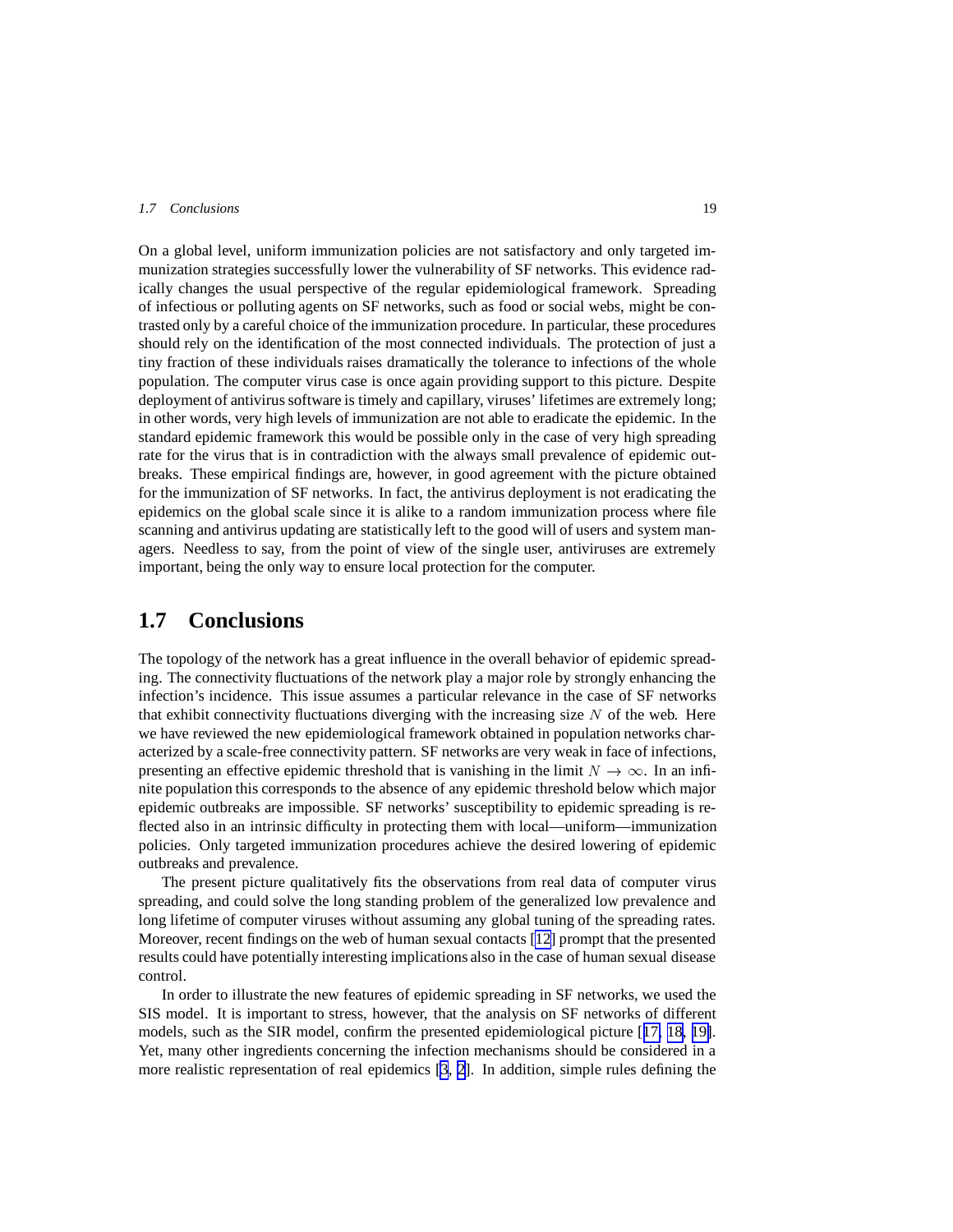<span id="page-19-0"></span>temporal patterns of the networks, such as the frequency of forming new connections, the actual time that a connection exists, or different types of connections, should be included in the modeling. These dynamical features are highly valuable experimental inputs which are necessary ingredients in the use of complex networks theory in epidemic modeling.

# **Acknowledgements**

This work has been partially supported by the European Network Contract No. ERBFM-RXCT980183 and by the European Commission - Fet Open project COSIN IST-2001-33555. R.P.-S. acknowledges financial support from the Ministerio de Ciencia y Tecnología (Spain).

# **References**

- [1] N. T. J. Bailey, *The mathematical theory of infectious diseases*, (Griffin, London, 1975). 2nd edition.
- [2] O. Diekmann and J.A.P Heesterbeek, *Mathematical epidemiology of infectious diseases: model building, analysis and interpretation*, (John Wiley & Sons, New York, 2000).
- [3] R. M. Anderson and R. M. May, *Infectious diseases in humans*, (Oxford University Press, Oxford, 1992).
- [4] A.-L. Barabási and R. Albert. Emergence of scaling in random networks. *Science* 286, 509–511 (1999).
- [5] S. N. Dorogovtsev, J.F.F. Mendes, and A. N. Samukhin. Structure of growing networks with preferential linking. *Phys. Rev. Lett.* **85**, 4633–4636 (2000).
- [6] R. Albert and A.-L. Barabási. Statistical mechanics of complex networks. *Rev. Mod. Phys.* **74**, 47–97 (2002).
- [7] M. Faloutsos, P. Faloutsos, and C. Faloutsos. On power-law relationship of the Internet topology. *Comput. Commun. Rev.* **29**, 251–263 (1999).
- [8] G. Caldarelli, R. Marchetti, and L. Pietronero. The fractal properties of Internet. *Europhys. Lett.* **52**, 386 (2000).
- [9] R. Pastor-Satorras, A. Vázquez, and A. Vespignani. Dynamical and correlation properties of the Internet. *Phys. Rev. Lett.* **87**, 258701 (2001).
- [10] S.-H. Yook, H. Jeong, and A.-L. Barabási. Modeling the Internet's large-scale topology, (2001). e-print [cond-mat/0107417.](http://lanl.arXiv.org/abs/cond-mat/0107417)
- [11] K.-I. Goh, B. Kahng, and D. Kim. Fluctuation-driven dynamics of the internet topology. *Phys. Rev. Lett* **88**, 108701 (2002).
- [12] F. Liljeros, C. R. Edling, L. A. N. Amaral, H. E. Stanley, and Y. Aberg. The web of human sexual contacts. *Nature* **411**, 907–908 (2001).
- [13] G. Abramson and M. Kuperman. Small world effect in an epidemiological model. *Phys. Rev. Lett.* **86**, 2909–2912 (2001).
- [14] C. Moore and M. E. J. Newman. Epidemics and percolation in small-world networks. *Phys. Rev. E* **61**, 5678 (2000).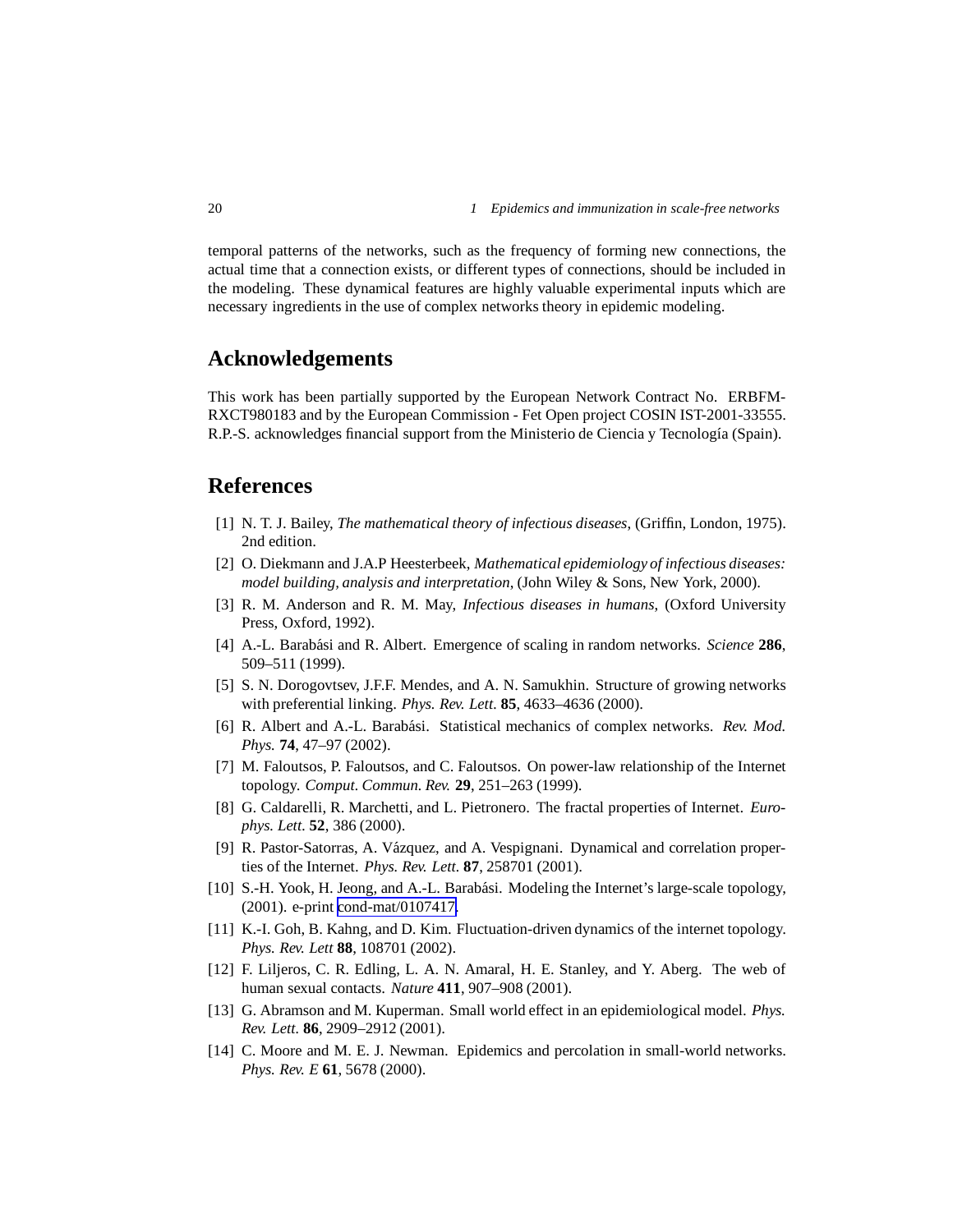- <span id="page-20-0"></span>[15] R. Pastor-Satorras and A. Vespignani. Epidemic spreading in scale-free networks. *Phys. Rev. Lett.* **86**, 3200–3203 (2001).
- [16] R. Pastor-Satorras and A. Vespignani. Epidemic dynamics and endemic states in complex networks. *Phys. Rev. E* **63**, 066117 (2001).
- [17] R. M. May and A. L. Lloyd. Infection dynamics on scale-free networks. *Phys. Rev. E* **64**, 066112 (2001).
- [18] Y. Moreno, R. Pastor-Satorras, and A. Vespignani. Epidemic outbreaks in complex heterogeneous networks. *Eur. Phys. J. B* **26**, 521–529 (2002).
- [19] M. E. J. Newman. Exact solutions of epidemic models on networks, (2001). e-print [cond-mat/0201433](http://lanl.arXiv.org/abs/cond-mat/0201433).
- [20] R. Pastor-Satorras and A. Vespignani. Immunization of complex networks. *Phys. Rev. E* **65**, 036104 (2001).
- [21] Z. Dezsö and A.-L. Barabási. Halting viruses in scale-free networks, (2001). e-print [cond-mat/0107420](http://lanl.arXiv.org/abs/cond-mat/0107420).
- [22] S. M. Bellovin. Packets found on an Internet. *Comput. Commun. Rev.* **23**, 26–31 (1993).
- [23] C. D. Harley, R. Slade, D. Harley, E. H. Spafford, and U E. Gattiker, *Viruses Revealed*, (McGraw-Hill, New York, 2001).
- [24] J. O. Kephart, G. B. Sorkin, D. M. Chess, and S. R. White. Fighting computer viruses. *Scientific American* **277**(5), 56–61 November (1997).
- [25] J. O. Kephart and S. R. White. Directed-graph epidemiological models of computer viruses. In *Proceedings of the 1991 IEEE computer society symposium on research in security and privacy (SSP '91)*, 343–361 (IEEE, Washington - Brussels - Tokyo, 1991).
- [26] J. O. Kephart, S. R. White, and D. M. Chess. Computers and epidemiology. *IEEE Spectrum* **30**, 20–26 (1993).
- [27] G. Chartrand and L. Lesniak, *Graphs & digraphs*, (Wadsworth & Brooks/Cole, Menlo Park, 1986).
- [28] P. Erdös and P. Rényi. On the evolution of random graphs. *Publ. Math. Inst. Hung. Acad. Sci.* **5**, 17–60 (1960).
- [29] D. J. Watts and S. H. Strogatz. Collective dynamics of 'small-world' networks. *Nature* **393**, 440–442 (1998).
- [30] J. Marro and R. Dickman, *Nonequilibrium phase transitions in lattice models*, (Cambridge University Press, Cambridge, 1999).
- [31] J. O. Kephart and S. R. White. Measuring and modeling computer virus prevalence. In *Proceedings of the 1993 IEEE computer society symposium on security and privacy (SSP '93)*, 2–15 (IEEE, Washington - Brussels - Tokyo, 1993).
- [32] S. R. White. Open problems in computer virus research. Virus Bulletin Conference, Munich, October (1998). Available on-line at [http://www.av.ibm.com/ScientificPapers/White/Problems/Problems.html.](http://www.av.ibm.com/ScientificPapers/White/Problems/Problems.html)
- [33] R. Albert, H. Jeong, and A.-L. Barabási. Diameter of the world-wide web. *Nature* **401**, 130–131 (1999).
- [34] S. Wasserman and K. Faust, *Social network analysis*, (Cambridge University Press, Cambridge, 1994).